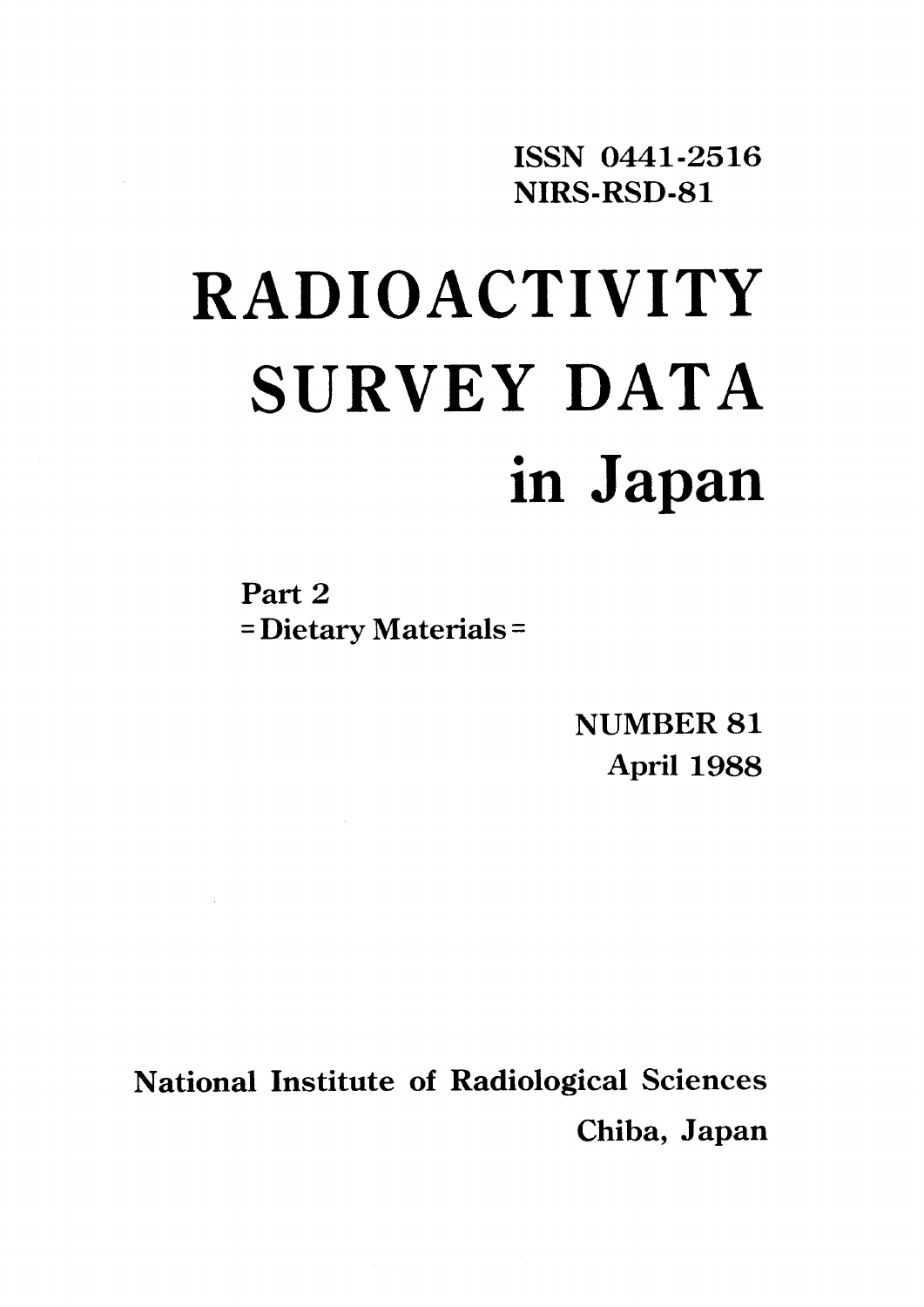## **Radioactivity Survey Data** in Japan

## Number 81

 $\sim$ 

Page

## April 1988 part 2

#### Contents

|    | Environmental and Dietary Materials        |  |
|----|--------------------------------------------|--|
|    | (Japan Chemical Analysis Center)           |  |
| 1. |                                            |  |
| 2. |                                            |  |
| 3. |                                            |  |
| 4. |                                            |  |
| 5. |                                            |  |
| 6. |                                            |  |
|    | (1)                                        |  |
|    |                                            |  |
|    | (producing districts)                      |  |
|    |                                            |  |
|    | (consuming districts)                      |  |
|    |                                            |  |
|    | (producing districts for domestic program) |  |
|    |                                            |  |
|    | (producing districts for WHO program)      |  |
|    |                                            |  |
|    | (consuming districts)                      |  |
|    |                                            |  |
|    | (powderd milk)                             |  |
|    |                                            |  |
|    | (producing districts)                      |  |
|    |                                            |  |
|    | (consuming districts)                      |  |
|    | (5)                                        |  |
|    | (6)                                        |  |
|    | (7)                                        |  |
|    | (8)                                        |  |
| 7. | Contents of Figure                         |  |
|    |                                            |  |

Editted by National Institute of Radiological Sciences, under the supervision of Science and Technology Agency of Japanese Government.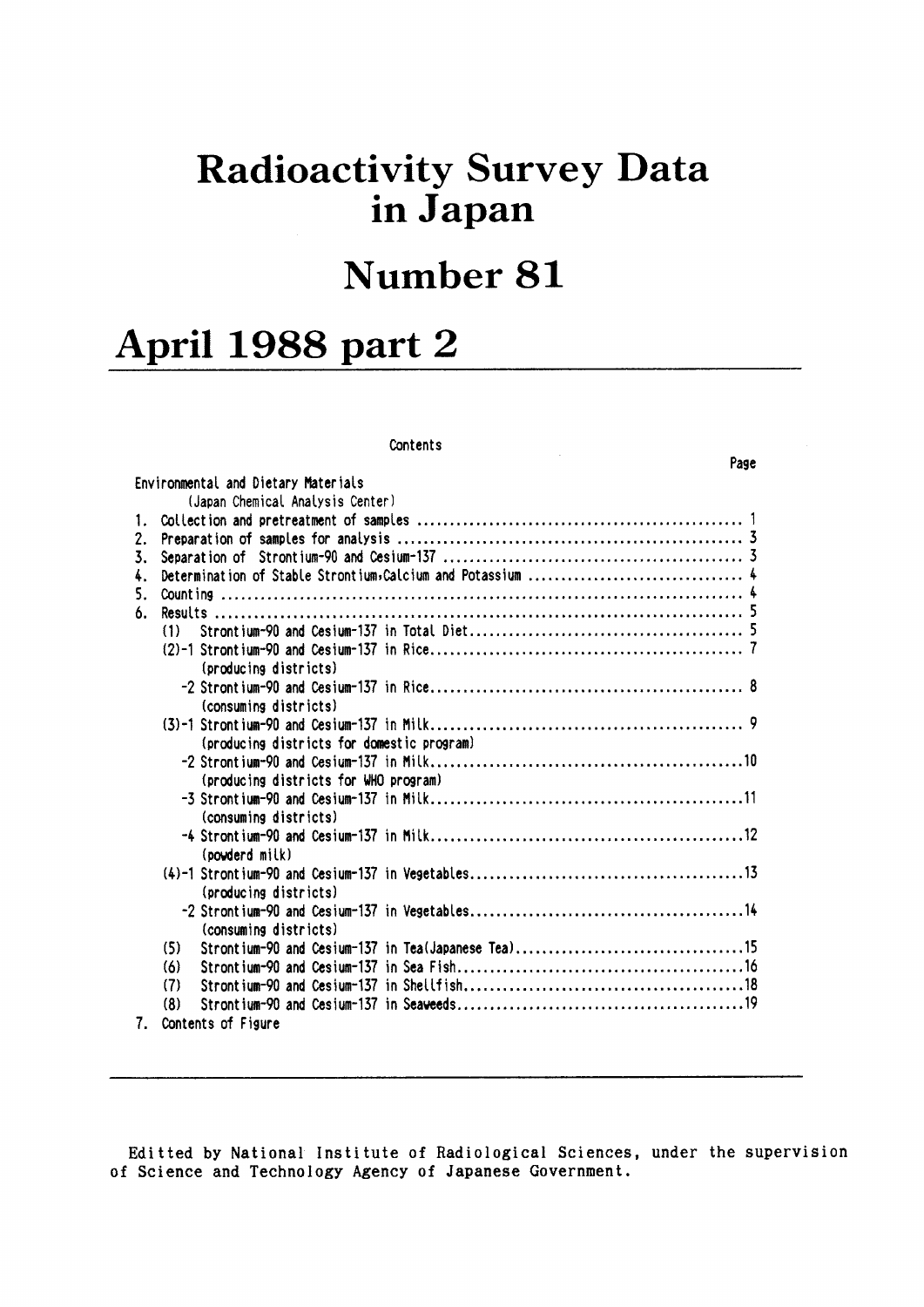Environmental and Dietary Materials"

(Japan Chemical Analysis Center)

#### 1. Collection and pretreatment of samples

(1) Rain and dry fallout

Rain and dry fallout was collected monthly on a sampling tray, approximately 5000 cm<sup>2</sup> in area, which was filled with water to a depth of 1 cm at the beginning of every month.

Strontium and cesium carrier solutions were added after the sample was filtered. The tray was washed with K. of distilled water and the washing was combined to the filtrate.

The sample was passed through a cation exchange column (500 of Dowex 50W X8, 50  $\sim$  100 mesh, Na form) at a rate flow of 80  $/min.$ 

#### (2) Airborne dust

Airborne dust was collected by an electrostatic precipitator or a filter air sampler for every three months at a rate of more than  $3000 \text{ m}^3$  per month. The sampling was done 1 to 1.5 meters above the ground.

#### (3) Service water and freshwater

Service vater, 100 each, was collected at the intake of the water-treatment plant and at the tap after water was left running for five minutes. Strontium and cesium carriers were added to the filtered water sample. The subsequent process was the same as that described in the section (1). Freshwater was treated in the same way as the service water.

#### $(4)$  Soil

Soil was collected from the location in the spacious and flat area without past surface disturbance caused by duststorms, inflow and outflow due to precipitation, etc.. Any places located under trees in a forest, in a stony area or inside of river banks were avoided. Soil was taken from two layers of different depths, 0-5cm and  $5 - 20$ cm. The soil lumps were crushed by hands and dried in a drying oven regulated 105 . The soil was then passed through a 2 mm sieve to remove plant roots and pebbles.

(5) Sea water Sea water was collected at the fixed stations where the effect of terrestrial fresh water from rivers was expected to be negligibly small. A special consideration was also given to weather conditions. The sampling was carried out when there was no rainfall for the last few days. To prevent contamination, water samples were collected at the bow of a sampling boat just before she stood still by scooping surface water using a polyethylene bucket. Immediately after the collection, the samples were acidified to a pH lower than 3 by adding concentrated hydrochloric acid in a ratio of 1 to 1 of sea water, and then stored in  $20$ polyethylene containers. The sampling equipments as well as containers were thoroughly rinsed with dilute hydrochloric acid and then with distilled vater before use. Two hundred milliliters of sea water was also collected at the same stations for the determination of chlorinity.

#### (6) Sea sediments

Sediment was collected in the same area as that for the sea water sample, taking the following criteria into account:

- a. The depth of water exceeds 1 m at low tide.
- b. No significant sedimental movement is observed in the vicinity of concern.
- c. Mud, silt and fine sand are preferable.

A conventional sediment sampling device was used for collecting the top few centimeters of surface sediment. Approximately 4kg of the sample in wet weight was spread on a stenless steel dish after removed of the pebbles, shells and other foreign materials, and dried in a drying oven regulated at 105

#### (7) Total diet

A full one day ordinary diet including three meals, water, tea and other in-between snacks for five persons was collected as a sample of "total diet". The sample in a large stainless steel pan was carbonized carefully by direct application of gas flame, and was transfered to a porcelain dish and then ashed at 450 in an electric muffle furnace.

#### $(R)$  Rice

Polished rice was collected in producing districts at the harvest and in consuming areas when new crops were first put on sale. The sample was carbonized and ashed in a porcelain dish.

Samples were sent to the Center from 32 contracted prefectures.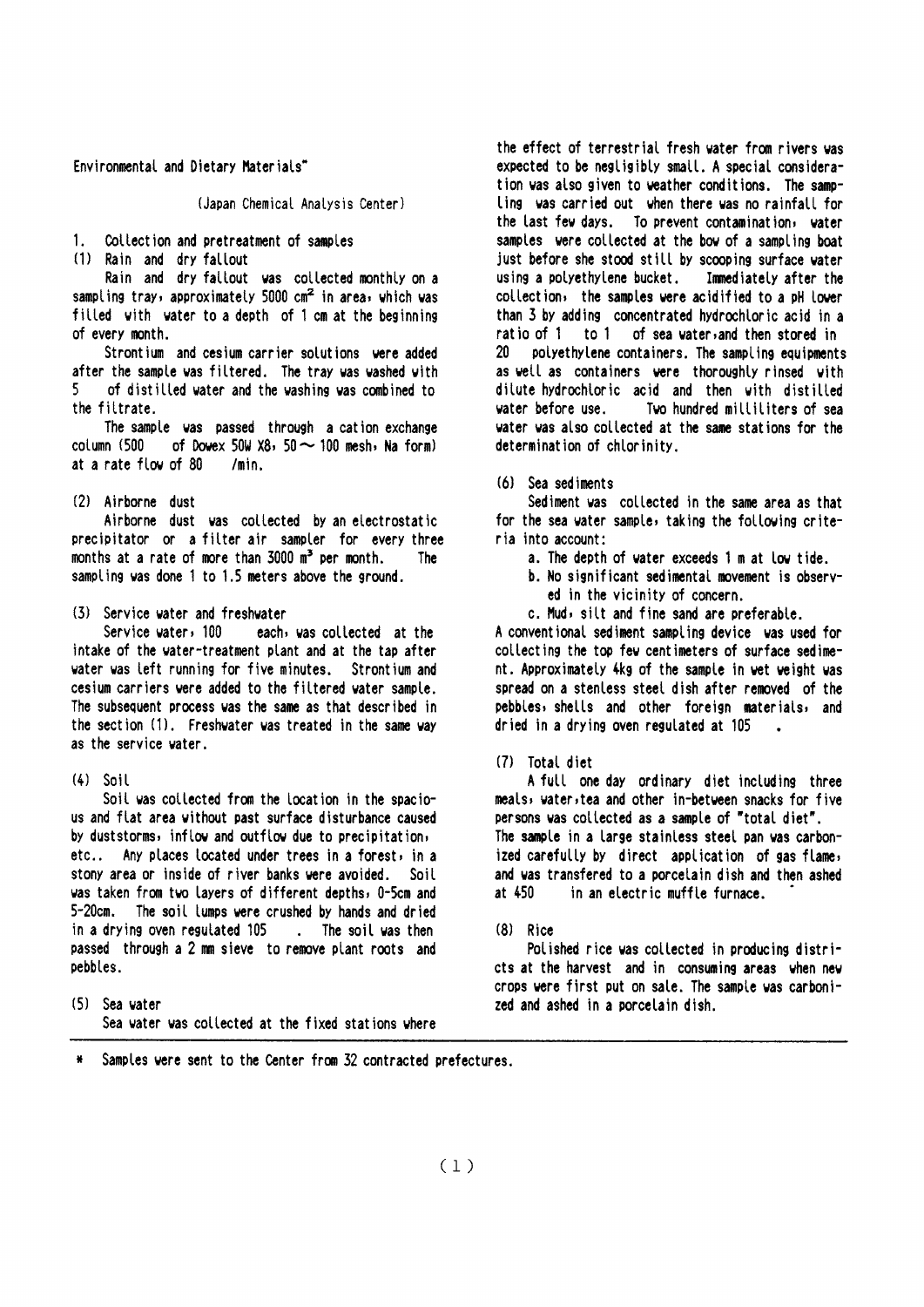#### $(9)$  Milk

Raw milk was collected in producing districts and commercial milk was purchased in consuming districts. Milk in a stainless steel pan or a porcelain dish was evaporated to dryness followed by carbonization and ashing.

#### (10) Vegetables

Spinach and Japanese radish were selected as the representatives for leaf vegetables and for non-starch roots, respectively. After removing soil, the edible part of vegetable sample was dried and carbonized in a stainless steel pan or a porcelain dish.

#### $(11)$  Tea

Five hundred grams of manufactured green tea was collected, carbonized and ashed in a stainless steel pan or a porcelain dish.

#### (12) Fish, shellfish and seaveeds

a. Sea fish and freshwater fish

Fish was rinsed with water and blotted with a filter paper. Only the edible part was used in case of larger sized fish, and the whole part was used in case of smaller ones. Each sample was weighed and placed in a stainless steel pan or a porcelain dish. After carbonized, the sample was ashed in an electric muffle furnace.

#### b. Shellfish

Approximately 4 kg of shellfish including the shells was collected or purchased. After removing the shells, it was treated in the same way as that for the sea fish.

#### c. Seaveeds

Edible seaveeds were collected and rinsed with water to remove sand and other adhering matters on the surface. These were removed of excess water, veighed dried and ashed.

Table 1 shows detailes of sample collection.

| Sample                                         | Frequency of sampling                             | Quantity of sample            |
|------------------------------------------------|---------------------------------------------------|-------------------------------|
| =Environmental materials=                      |                                                   |                               |
| (1) Rain and dry fallout                       |                                                   |                               |
| 1. For domestic program                        | monthly                                           |                               |
| 2. For WHO program                             | monthly                                           |                               |
| (2) Airborne dust                              | quarterly                                         | $>3000$ m <sup>3</sup> /month |
| (3) Service water and freshwater               |                                                   |                               |
| 1. Service water (source water)                | semiyearly                                        | 100                           |
| 2. Service water (tap water)                   | semivearly                                        | 100                           |
| 3. Freshvater                                  | yearly (fishing season)                           | 100                           |
| $(4)$ Soil                                     |                                                   |                               |
| 1. $0 \sim 5$ cm                               | yearly                                            | 4 kg                          |
| 2. $5 - 20$ cm                                 | yearly                                            | 4 kg                          |
| (5) Sea vater                                  | yearly                                            | 40                            |
| (6) Sea sediments                              | yearly                                            | 4 kg                          |
| =Dietary materials=                            |                                                   |                               |
| (7) Total diet                                 | semiyearly                                        | daily amount for 5 persons    |
| $(8)$ Rice                                     |                                                   |                               |
| 1. Producing districts                         | yearly (harvesting season)                        | 5 kg (polished rice)          |
| 2. Consuming districts                         | yearly (harvesting season)                        | 5 kg (polished rice)          |
| $(9)$ Milk                                     |                                                   |                               |
| 1. Producing districts for<br>WHO program      | quarterly (February, May, August and<br>November) | 3                             |
| 2. Producing districts for<br>domestic program | semiyearly (February and August)                  | 3                             |

Table 1 Details of sample collection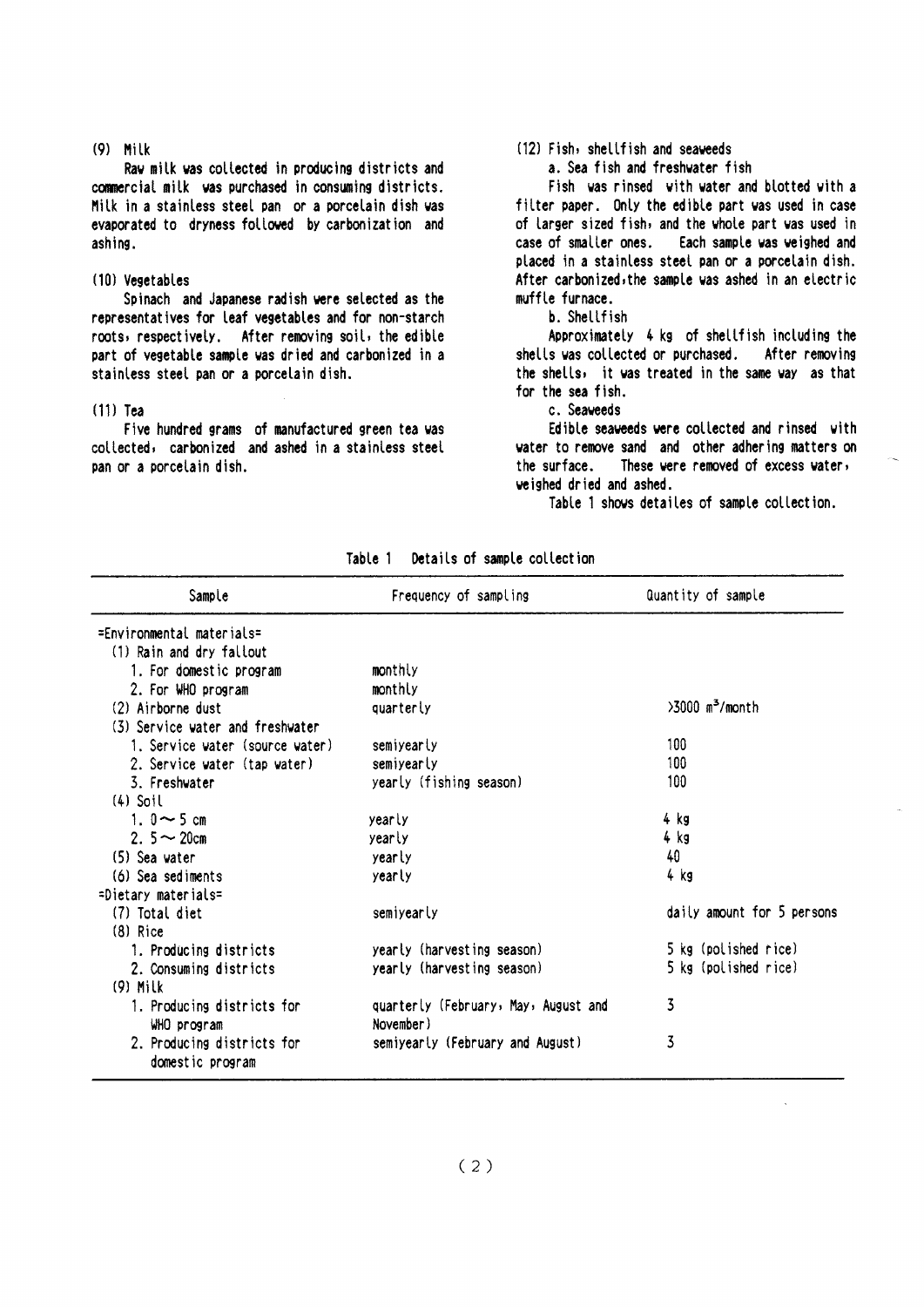| Sample                            | Frequency of sampling                | Quantity of sample      |  |  |
|-----------------------------------|--------------------------------------|-------------------------|--|--|
| 3. Consuming districts            | semiyearly (February and August)     |                         |  |  |
| 4. Powdered milk                  | semiyearly (April and October)       | $2 \sim 3$ kg           |  |  |
| (10) Vegetables                   |                                      |                         |  |  |
| 1. Producing districts            | yearly (harvesting season)           | 4 kg                    |  |  |
| 2. Consuming districts            | yearly (harvesting season)           | 4 kg                    |  |  |
| $(11)$ Tea                        | yearly (the first harvesting season) | 500g (manufactured tea) |  |  |
| (12) Fish, shellfish and seaveeds |                                      |                         |  |  |
| 1. Sea fish                       | yearly (fishing season)              | 4 kg                    |  |  |
| 2. Freshwater fish                | yearly (fishing season)              | 4 kg                    |  |  |
| 3. Shellfish                      | yearly (fishing season)              | 4 kg                    |  |  |
| 4. Seaveeds                       | yearly (fishing season)              | $2 \sim 3$ kg           |  |  |

 $2^{\circ}$ Preparation of samples for analysis

(1) Rain, service water and freshwater

Strontium and cesium were eluted with hydrochloric acid from the cation exchange column. The residue of rain sample on the filter paper was ashed in an electric muffle furnace and the ash was dissolved in hydrochloric acid. The insoluble part was filtered and vashed The filtrate and the washings were combined to the previous eluate and used for radiochemical analysis.

#### (2) Soil and Sea sediment

Dried soil was crushed to smaller ones than 0.25 mm in size by a crusher. The sieved sample was ashed in an electric muffle furnace regulated at 450 . The sample was then heated with hydrochloric acid, strontjum and cesium carrier solutions and the mixture was heated. The insoluble constituent was filtered off and vashed with water.

The dried sample was crushed to smaller ones than 0.25 mm by a crushing machine. The further preparation of the sample was the same as that described in the section  $2-(2)$ .

#### $(3)$  Rice

The ashed sample was pulverized with a porcelain mortar and passed through a 0.35 mm sieve. The sieved sample to which both strontium and cesium carriers were added, was digested with nitric acid by heating.

After the sample was heated again with nitric acid to dryness, strontium and cesium were extracted with hydrochloric acid and water. The insoluble constituent was The filtrate and washings were filtered and washed. combined for subsequent radiochemical analysis.

(4) Airborne dust, diet, milk, vegetables, fish and shellfish, seaweeds, tea and others

These ashed samples were treated with the same procedure as that described in the section  $2-(4)$ .

3. Separation of strontium-90 and cesium-137

#### (1) Strontium-90

Sample solutions, prepared as in the foregoing sections  $2-(1)$  through  $2-(4)$ , were neutralized with sodium hydroxide. After sodium carbonate was added, the precipitate of strontium and calcium carbonates was separated. The supernatant solution was retained for cesium-137 determination. The carbonates vere dissolved in hydrochloric acid and strontium and ca-Icium were precipitated as oxalates. The precipitate was dissolved in nitric acid and strontium was separated from calcium by successive fuming nitric acid separation. Iron scavenge was made after addition of ferric iron carrier followed by barium chromate separation after addition of barium carrier to remove radium, its daughters and lead. Strontium was recovered as carbonate, and the precipitate was dried and weighed to determine strontium recovery. The strontium carbonate was dissolved in hydrochloric acid and iron carrier was added. The solution was allowed to stand for two weeks for strontium-90 and yttrium-90 to attain equilibrium. Yttrium-90 was coprecipitated with ferric hydroxide and the precipitate was filtered off, washed and counted.

#### (2) Cesium-137

The supernatant separated from the strontium fraction was acidified with hydrochloric acid. While stirring, cesium was adsorbed on the ammonium molyb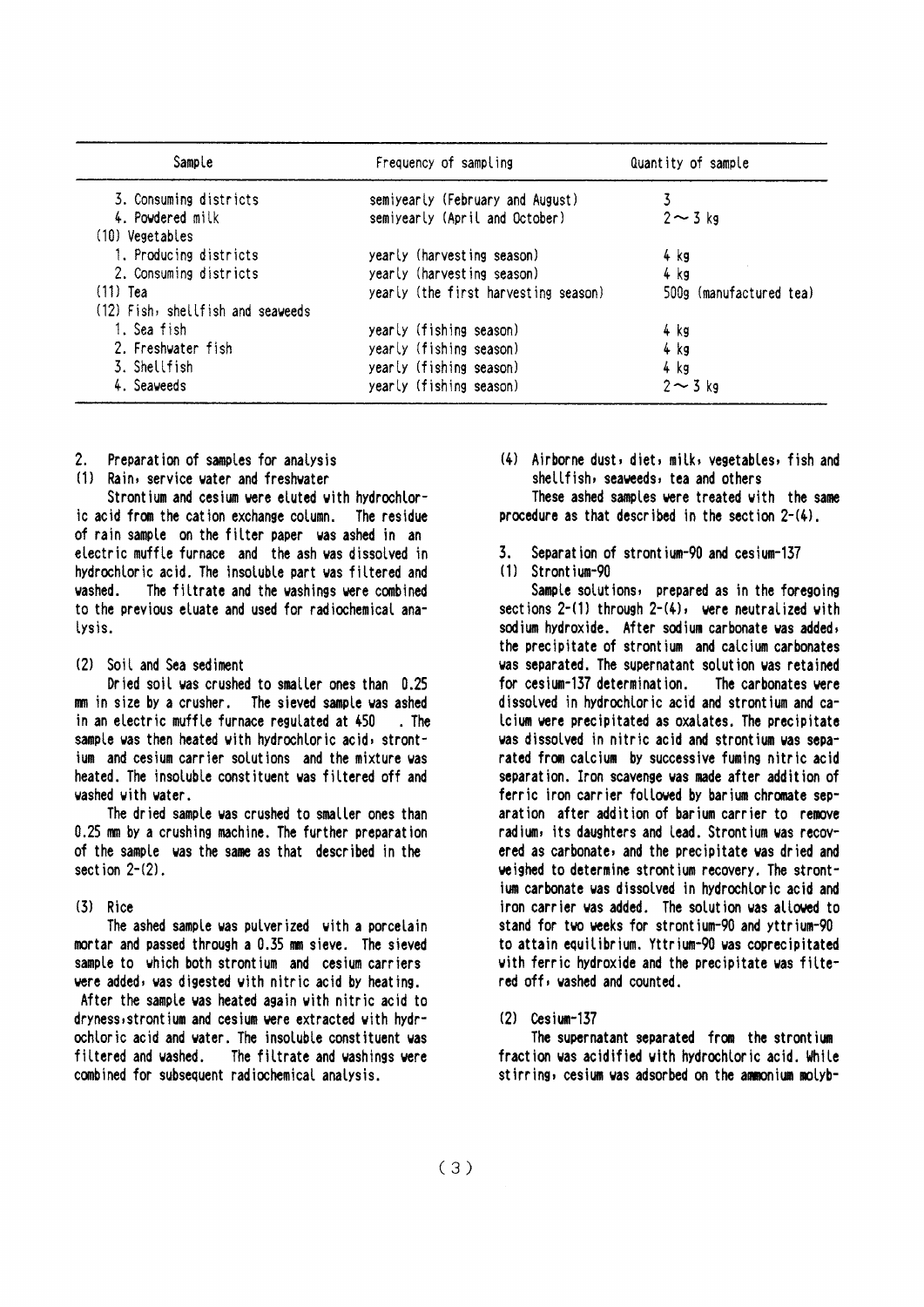dophosphate added.

After filtered off and washed with hydrochlotric acid the precipitate was dissolved in 2.5N sodium hydr-The solution was adjusted to pH 8.2 oxide solution. with hydrochloric acid and allowed to cool. Resultant molybdenum hydroxide which separated out in the solution, was filtered off and washed with water. EDTA vas added to the filtrate and washings. Cesium and rubidium were adsorbed on a cation exchange column and cesium was separated from rubidium by eluting with hydrochloric acid.

The eluate was evaporated to dryness and was dissolved. The solution was filtered. Chloroplatinic acid was added to precipitate cesium. The precipitate was filtered onto a tared paper using a demountable filter and washed with water and then ethanol. After drying, the chemical vield of cesium was determined by weighing the precipitate. Cesium-137 radioactivity was measured for this precipitate.

 $4.$ Determination of stable strontium, calcium and potassium

A weighed amount of soil or sea sediment was heated in a electric muffle furnace at 450 and then

treated with hydrochloric acid for extraction. A weighed aliquot of ashed samples of total diet, vegetables, milk, fish, shellfish or seaweeds was digested with hydrofluoric acid and nitric acid. The extract was made up to an appropriate volume with dilute hydrochloric acid. The sample solution was analyzed for calcium by titration with standard potassium permanganate solution after separating calcium as oxalate. Atomic absorption spectroscopy was applied when appropriate. Stable strontium and potassium were determined by atomic absorption and flame emission spectrometry, respectively.

#### $5.$ Count ing

After the radiochemical separation the mounted precipitates were counted for activity using low background beta counters normally for 60 to 90 min. Net sample counting rates were corrected for counter efficiency, recovery, self-absorption and decay to obtain the content of strontium-90 and cesium-137 per sample aliquot. From the results, concentrations of these nuclides in the original samples were calculated.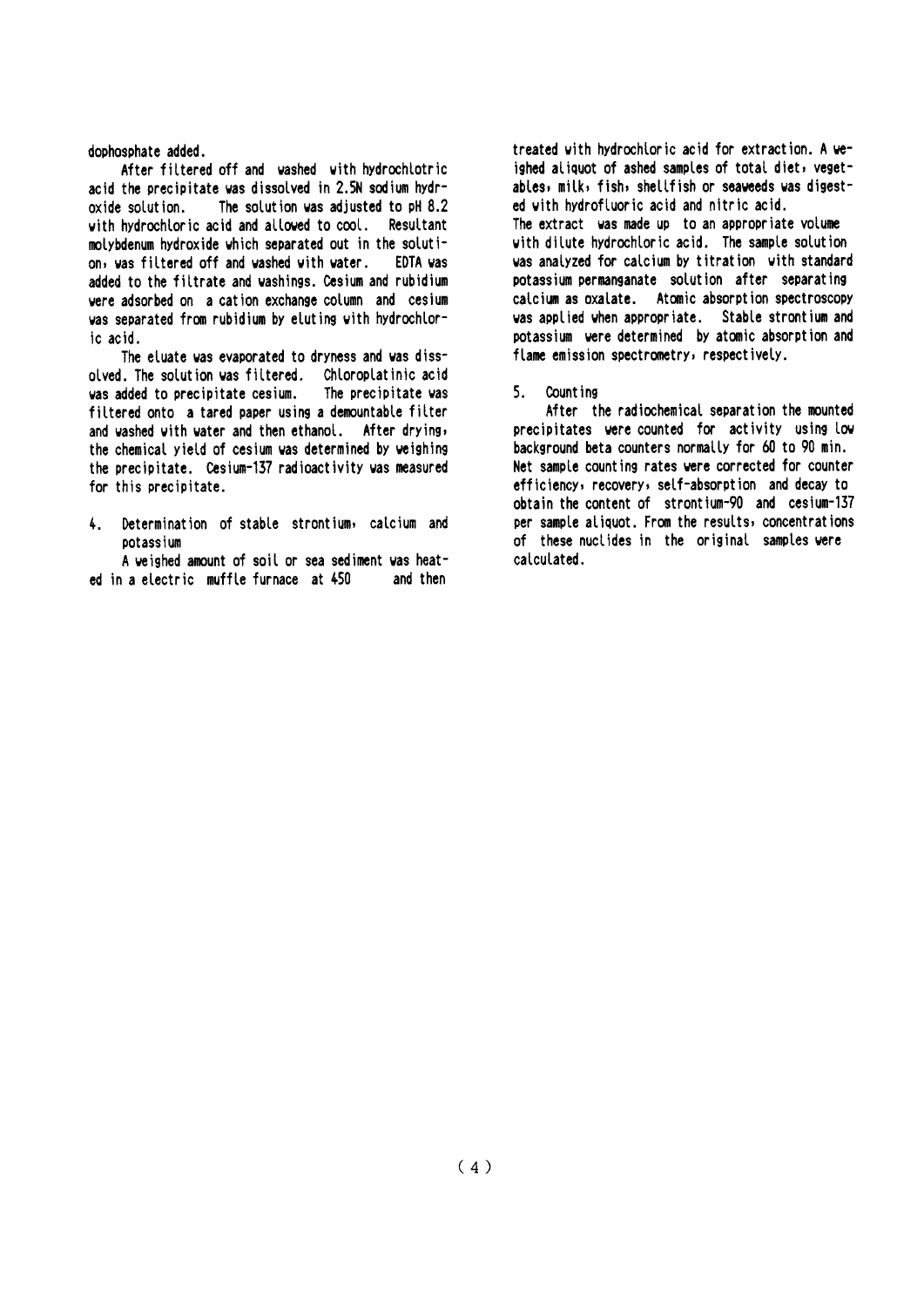#### 6. Results

#### (1) Strontium-90 and Cesium-137 in Total Diet (from Nov.1986 to Jun.1987)

-COntinued from NO.79 0f this publication-

#### Table (1): Strontium-90 and Cesium-137 in Total Diet

|                          | Ash  | Ca                                | K    |                  | $\frac{80}{s}$ |                  | $137C_S$       |  |  |
|--------------------------|------|-----------------------------------|------|------------------|----------------|------------------|----------------|--|--|
| Location                 |      | $(g/p \cdot d)$ (mg/p·d) (mg/p·d) |      | $(pCi/p\cdot d)$ | S.U.           | $(pCi/p\cdot d)$ | C.U.           |  |  |
| November, 1986           |      |                                   |      |                  |                |                  |                |  |  |
| Hiratsuka, KANAGAWA      | 17.7 | 831                               | 2420 | $1.8 \pm 0.32$   | $2.2 \pm 0.38$ | $9.6 \pm 0.46$   | $4.0 \pm 0.19$ |  |  |
| Nishikawa-machi, NIIGATA | 20.3 | 593                               | 2270 | $2.3 \pm 0.37$   | $3.9 \pm 0.62$ | $7.2 \pm 0.43$   | $3.2 \pm 0.19$ |  |  |
| Nagasaki, NAGASAKI       | 15.8 | 440                               | 2230 | $2.6 \pm 0.34$   | $5.9 \pm 0.78$ | $3.5 \pm 0.28$   | $1.6 \pm 0.13$ |  |  |
| Ookuchi, KAGOSHIMA       | 9.80 | 391                               | 1450 | $1.9 \pm 0.39$   | $4.9 \pm 0.99$ | $3.9 \pm 0.33$   | $2.7 \pm 0.22$ |  |  |
| December, 1986           |      |                                   |      |                  |                |                  |                |  |  |
| Aomori, AOMORI           | 19.4 | 475                               | 1900 | $2.2 \pm 0.39$   | $4.6 \pm 0.82$ | $1.9 \pm 0.26$   | $1.0 \pm 0.14$ |  |  |
| Fukushima, FUKUSHIMA     | 15.3 | 895                               | 1790 | $2.9 \pm 0.40$   | $3.2 \pm 0.44$ | $3.5 \pm 0.34$   | $1.9 \pm 0.19$ |  |  |
| Mito, IBARAGI            | 16.9 | 549                               | 2240 | $4.3 \pm 0.43$   | $7.9 \pm 0.78$ | $5.4 \pm 0.35$   | $2.4 \pm 0.16$ |  |  |
| Shinjuku, TOKYO          | 12.0 | 414                               | 1660 | $1.7 \pm 0.40$   | $4.1 \pm 0.96$ | $3.9 \pm 0.37$   | $2.4 \pm 0.22$ |  |  |
| Nagano, NAGANO           | 18.6 | 743                               | 2110 | $1.9 \pm 0.35$   | $2.5 \pm 0.47$ | $3.8 \pm 0.32$   | $1.8 \pm 0.15$ |  |  |
| Kyoto, KYOTO             | 16.9 | 587                               | 2280 | $2.3 \pm 0.33$   | $4.0 \pm 0.57$ | $3.3 \pm 0.28$   | $1.5 \pm 0.12$ |  |  |
| Neyagawa, OSAKA          | 14.4 | 541                               | 2180 | $1.9 \pm 0.49$   | $3.6 \pm 0.91$ | $5.0 \pm 0.45$   | $2.3 \pm 0.21$ |  |  |
| Yamaguchi, YAMAGUCHI     | 15.2 | 382                               | 2120 | $2.7 \pm 0.60$   | $7 + 1.6$      | $2.2 \pm 0.38$   | $1.0 \pm 0.18$ |  |  |
| January, 1987            |      |                                   |      |                  |                |                  |                |  |  |
| Hiroshima, HIROSHIMA     | 12.9 | 824                               | 1460 | $3.1 \pm 0.49$   | $3.8 \pm 0.59$ | $2.7 \pm 0.35$   | $1.9 \pm 0.24$ |  |  |
| February, 1987           |      |                                   |      |                  |                |                  |                |  |  |
| Naha, OKINAWA            | 13.1 | 446                               | 2010 | $2.4 \pm 0.53$   | $5 \pm 1.2$    | $2.1 \pm 0.31$   | $1.0 \pm 0.16$ |  |  |
| May, 1987                |      |                                   |      |                  |                |                  |                |  |  |
| Wakayama, WAKAYAMA       | 12.5 | 439                               | 1380 | $1.5 \pm 0.24$   | $3.4 \pm 0.55$ | $3.2 \pm 0.22$   | $2.3 \pm 0.16$ |  |  |
| June. 1987               |      |                                   |      |                  |                |                  |                |  |  |
| Sapporo, HOKKAIDO        | 16.9 | 440                               | 2210 | $3.2 \pm 0.36$   | $7.3 \pm 0.81$ | $4.8 \pm 0.30$   | $2.2 \pm 0.14$ |  |  |
| Yamagata, YAMAGATA       | 16.9 | 602                               | 1640 | $3.4 \pm 0.37$   | $5.7 \pm 0.61$ | $7.8 \pm 0.37$   | $4.7 \pm 0.23$ |  |  |
| Fukushima, FUKUSHIMA     | 14.9 | 444                               | 1980 | $1.9 \pm 0.27$   | $4.2 \pm 0.60$ | $3.1 \pm 0.30$   | $1.6 \pm 0.15$ |  |  |
| Mito, IBARAGI            | 16.3 | 485                               | 2390 | $2.0 \pm 0.31$   | $4.1 \pm 0.63$ | $5.0 \pm 0.30$   | $2.1 \pm 0.12$ |  |  |
| Shinjuku, TOKYO          | 11.9 | 417                               | 1510 | $1.7 \pm 0.22$   | $4.1 \pm 0.53$ | $3.2 \pm 0.24$   | $2.1 \pm 0.16$ |  |  |
| Nishikawa-machi, NIIGATA | 19.7 | 1050                              | 2260 | $1.9 \pm 0.32$   | $1.8 \pm 0.31$ | $4.1 \pm 0.37$   | $1.8 \pm 0.16$ |  |  |
| Fukui, FUKUI             | 15.8 | 1210                              | 1800 | $2.0 \pm 0.30$   | $1.6 \pm 0.24$ | $2.6 \pm 0.24$   | $1.5 \pm 0.13$ |  |  |
| Shizuoka, SHIZUOKA       | 18.2 | 994                               | 2480 | $2.2 \pm 0.33$   | $2.2 \pm 0.33$ | $5.3 \pm 0.38$   | $2.1 \pm 0.15$ |  |  |
| Nagoya, AICHI            | 15.6 | 438                               | 1820 | $1.7 \pm 0.30$   | $3.9 \pm 0.68$ | $3.2 \pm 0.24$   | $1.8 \pm 0.13$ |  |  |
| Kyoto, KYOTO             | 15.9 | 622                               | 2110 | $1.6 \pm 0.26$   | $2.5 \pm 0.43$ | $2.8 \pm 0.29$   | $1.3 \pm 0.14$ |  |  |

 $\mathcal{L}(\mathcal{A})$  and  $\mathcal{L}(\mathcal{A})$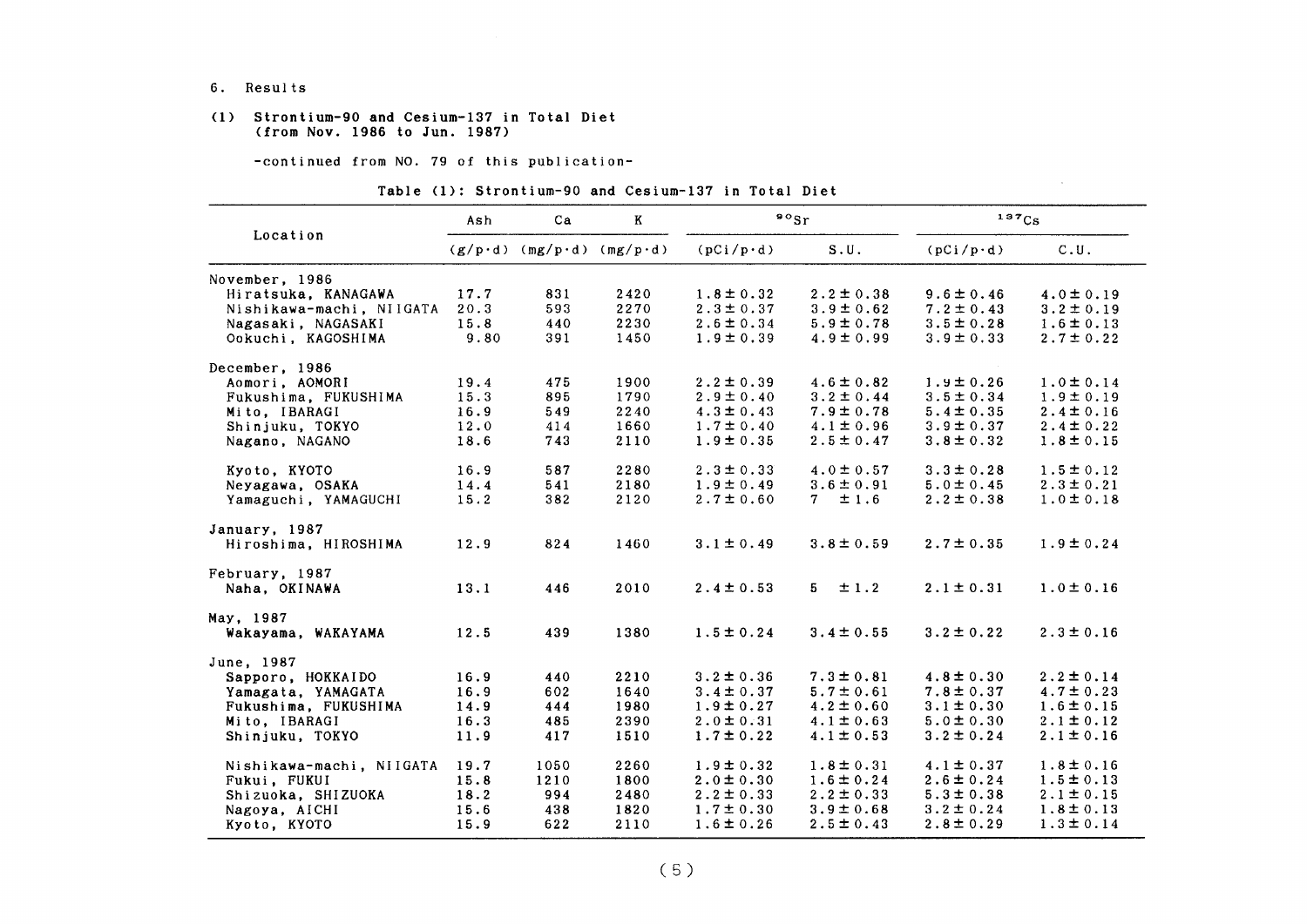| Location             | K<br>Ca<br>Ash  |     |                                   |                  | $^{90}$ Sr     | $137C_S$          |                |  |
|----------------------|-----------------|-----|-----------------------------------|------------------|----------------|-------------------|----------------|--|
|                      | $(g/p \cdot d)$ |     | $(mg/p \cdot d)$ $(mg/p \cdot d)$ | $(pCi/p\cdot d)$ | S.U.           | $(pCi/p \cdot d)$ | C.U.           |  |
| Neyagawa, OSAKA      | 15.3            | 425 | 1980                              | $1.5 \pm 0.27$   | $3.6 \pm 0.63$ | $4.2 \pm 0.33$    | $2.1 \pm 0.17$ |  |
| Kakogawa, HYOGO      | 14.1            | 707 | 1980                              | $1.7 \pm 0.28$   | $2.4 \pm 0.40$ | $3.2 \pm 0.25$    | $1.6 \pm 0.13$ |  |
| Fukube-mura, TOTTORI | 13.9            | 409 | 1650                              | $1.7 \pm 0.26$   | $4.2 \pm 0.63$ | $2.2 \pm 0.25$    | $1.3 \pm 0.15$ |  |
| Okayama, OKAYAMA     | 17.2            | 457 | 2020                              | $1.6 \pm 0.31$   | $3.6 \pm 0.68$ | $3.7 \pm 0.27$    | $1.8 \pm 0.13$ |  |
| Matsuyama, EHIME     | 12.6            | 502 | 1850                              | $1.5 \pm 0.24$   | $2.9 \pm 0.47$ | $3.1 \pm 0.25$    | $1.7 \pm 0.14$ |  |
| Kochi, KOCHI         | 15.4            | 656 | 2140                              | $2.4 \pm 0.31$   | $3.6 \pm 0.47$ | $4.4 \pm 0.29$    | $2.1 \pm 0.13$ |  |
| Dazaifu, FUKUOKA     | 12.9            | 402 | 1890                              | $1.5 \pm 0.24$   | $3.7 \pm 0.60$ | $2.9 \pm 0.22$    | $1.6 \pm 0.11$ |  |
| Saga, SAGA           | 16.0            | 673 | 2060                              | $1.4 \pm 0.27$   | $2.2 \pm 0.40$ | $1.7 \pm 0.20$    | $0.8 \pm 0.09$ |  |
| Nagasaki, NAGASAKI   | 10.4            | 362 | 1280                              | $1.5 \pm 0.35$   | $4.2 \pm 0.96$ | $3.2 \pm 0.30$    | $2.5 \pm 0.23$ |  |
| Ookuchi, KAGOSHIMA   | 11.1            | 269 | 1260                              | $1.8 \pm 0.25$   | $6.5 \pm 0.94$ | $1.4 \pm 0.16$    | $1.1 \pm 0.12$ |  |
| Naha, OKINAWA        | 13.7            | 374 | 2060                              | $1.5 \pm 0.26$   | $4.1 \pm 0.71$ | $2.6 \pm 0.21$    | $1.3 \pm 0.10$ |  |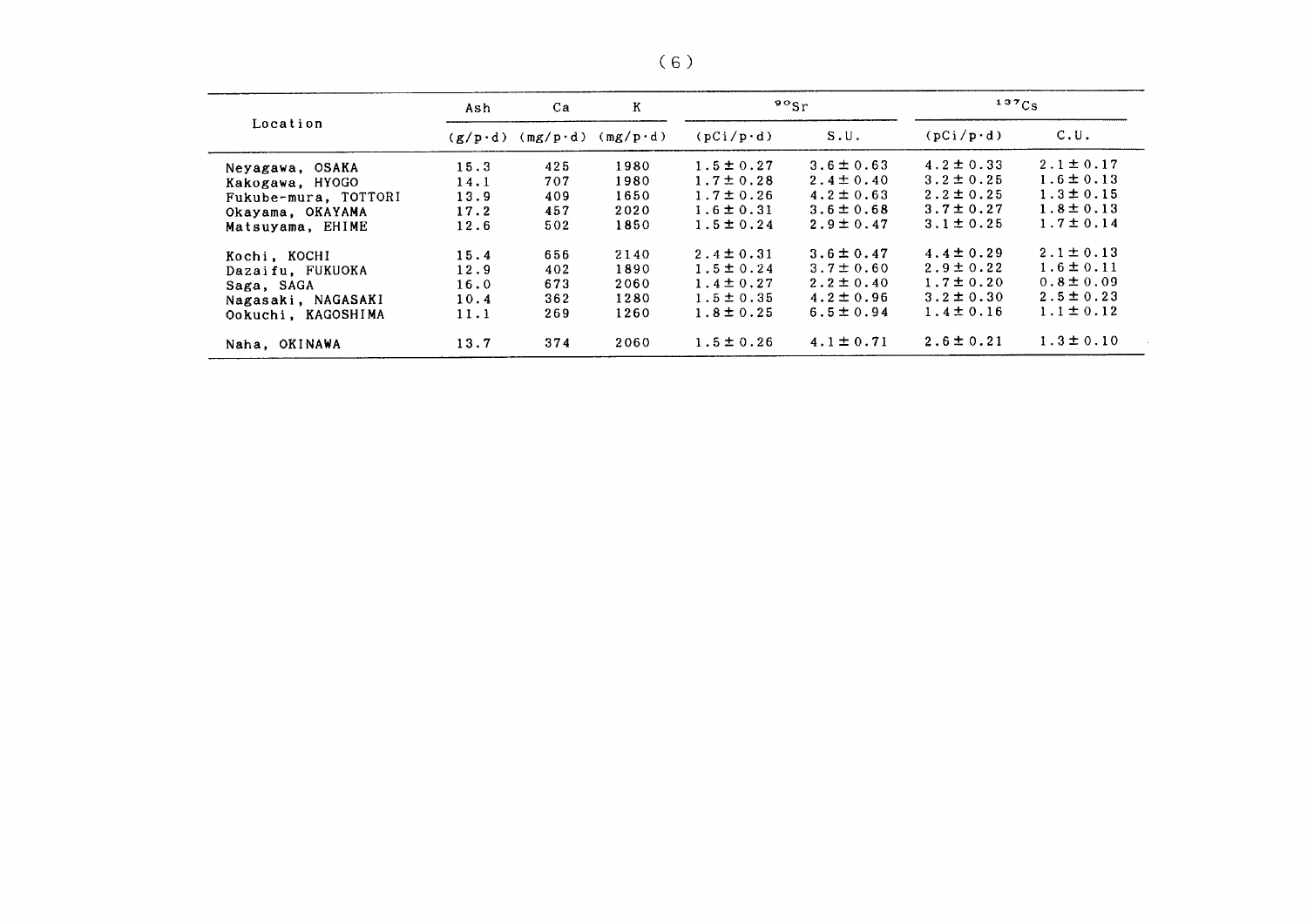#### (2)-1 Strontium-90 and Cesium-137in Rice(producing districts) (from Dee.1986 to Jan.1987)

-COntinued from NO.79 0f this publication-

|                                        |                           | Component            |       | $\mathfrak{so}_{\mathrm{Sr}}$ |             | $137C_S$       |                |
|----------------------------------------|---------------------------|----------------------|-------|-------------------------------|-------------|----------------|----------------|
| Location                               | $\text{Ash}(\mathcal{X})$ | $Ca(g/Kg)$ $K(g/Kg)$ |       | pCi/Kg                        | S.U.        | pCi/Kg         | c.u.           |
| December, 1986<br>Yamaguchi, YAMAGUCHI | 0.584                     | 0.042                | 0.998 | $0.0 \pm 0.26$                | $0 \pm 6.1$ | $1.2 \pm 0.23$ | $1.2 \pm 0.23$ |
| January, 1987<br>Akashi, HYOGO         | 0.577                     | 0.047                | 0.819 | $0.1 \pm 0.22$                | $2 \pm 4.8$ | $0.0 \pm 0.18$ | $0.0 \pm 0.23$ |

 $\mathbf{q}$ 

#### Table (2)-1: Strontium-90 and Cesium-137 in Rice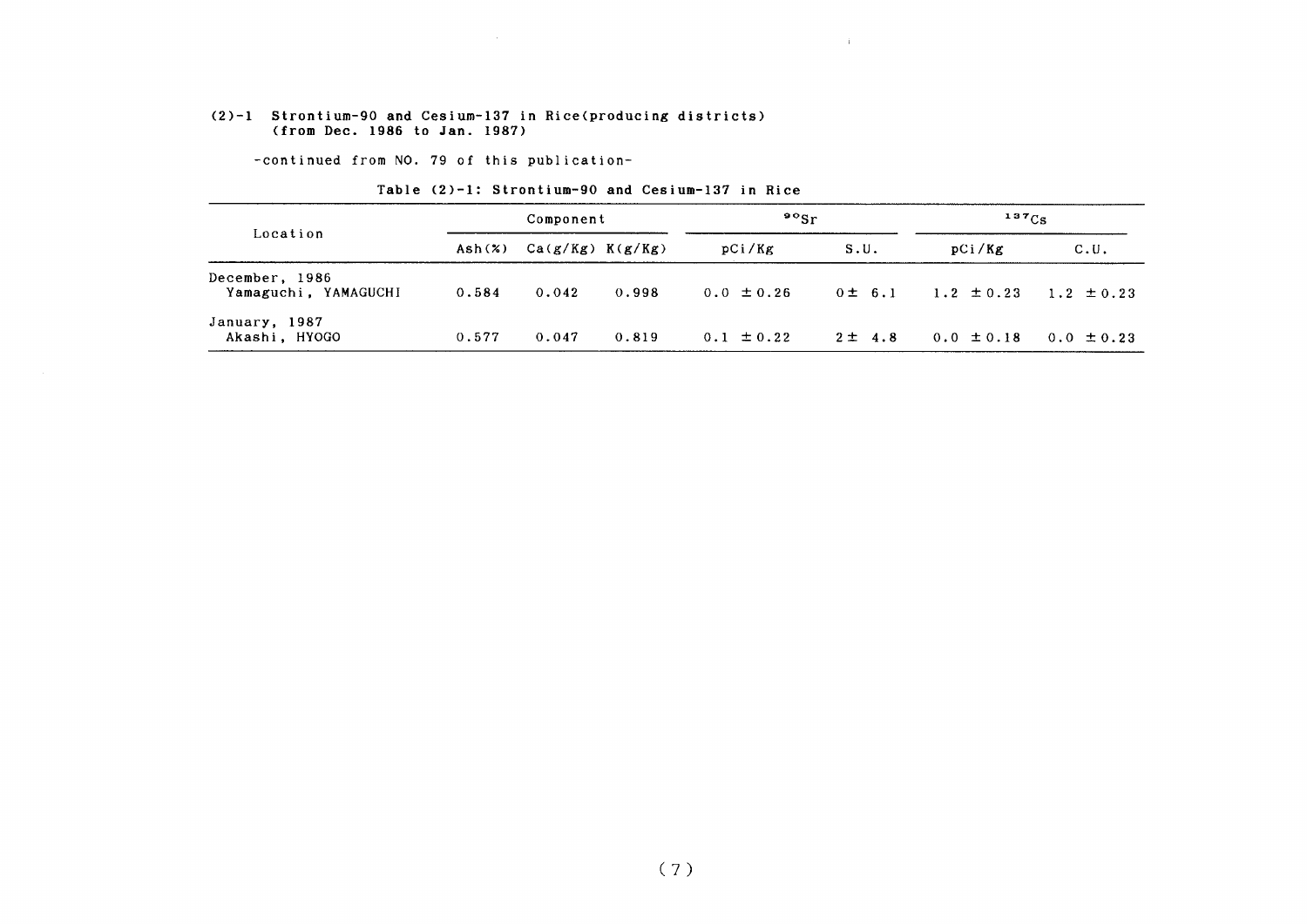#### (2)-2 Strontium-90 and Cesium-137in Rice(COnSuming districts) (from Dec. 1986 to Jan. 1987)

-COntinued from NO.79 0f this publication-

| $\text{Ash}(x)$ |       |       | pCi/Kg                            | S.U.        | pCi/Kg          | C.U.           |
|-----------------|-------|-------|-----------------------------------|-------------|-----------------|----------------|
|                 |       |       |                                   |             |                 |                |
| 0.597           | 0.038 | 0.794 | $0.3 \pm 0.26$                    | 9 ± 6.8     | 1.2 $\pm$ 0.22  | $1.5 \pm 0.27$ |
| 0.630           | 0.042 | 0.875 | $0.1 \pm 0.22$                    | $1 \pm 5.1$ | 4.8 $\pm 0.36$  | $5.5 \pm 0.41$ |
| 0.566           | 0.043 | 1.23  | $0.0 \pm 0.22$                    | $0 \pm 5.2$ | $0.3 \pm 0.17$  | $0.3 \pm 0.14$ |
|                 |       |       |                                   |             |                 |                |
| 0.514           | 0.037 | 0.868 | $0.2 \pm 0.20$                    | $4 \pm 5.4$ | $0.3 \pm 0.17$  | $0.4 \pm 0.19$ |
| 0.570           | 0.041 | 0.980 | $0.3 \pm 0.25$                    | 7 ± 6.1     | $1.3 \pm 0.24$  | $1.4 \pm 0.24$ |
| 0.651           | 0.042 | 0.937 | $0.1 \pm 0.24$                    | 2 ± 5.8     | $0.2 \pm 0.17$  | $0.2 \pm 0.18$ |
| 0.599           | 0.033 | 0.844 | $0.6 \pm 0.32$                    | 19± 9.6     | $0.04 \pm 0.18$ | $0.1 \pm 0.21$ |
|                 |       |       | Component<br>$Ca(g/Kg)$ $K(g/Kg)$ |             | $80$ gr         | $137C_S$       |

#### Table (2)-2: Strontium-90 and Cesium-137 in Rice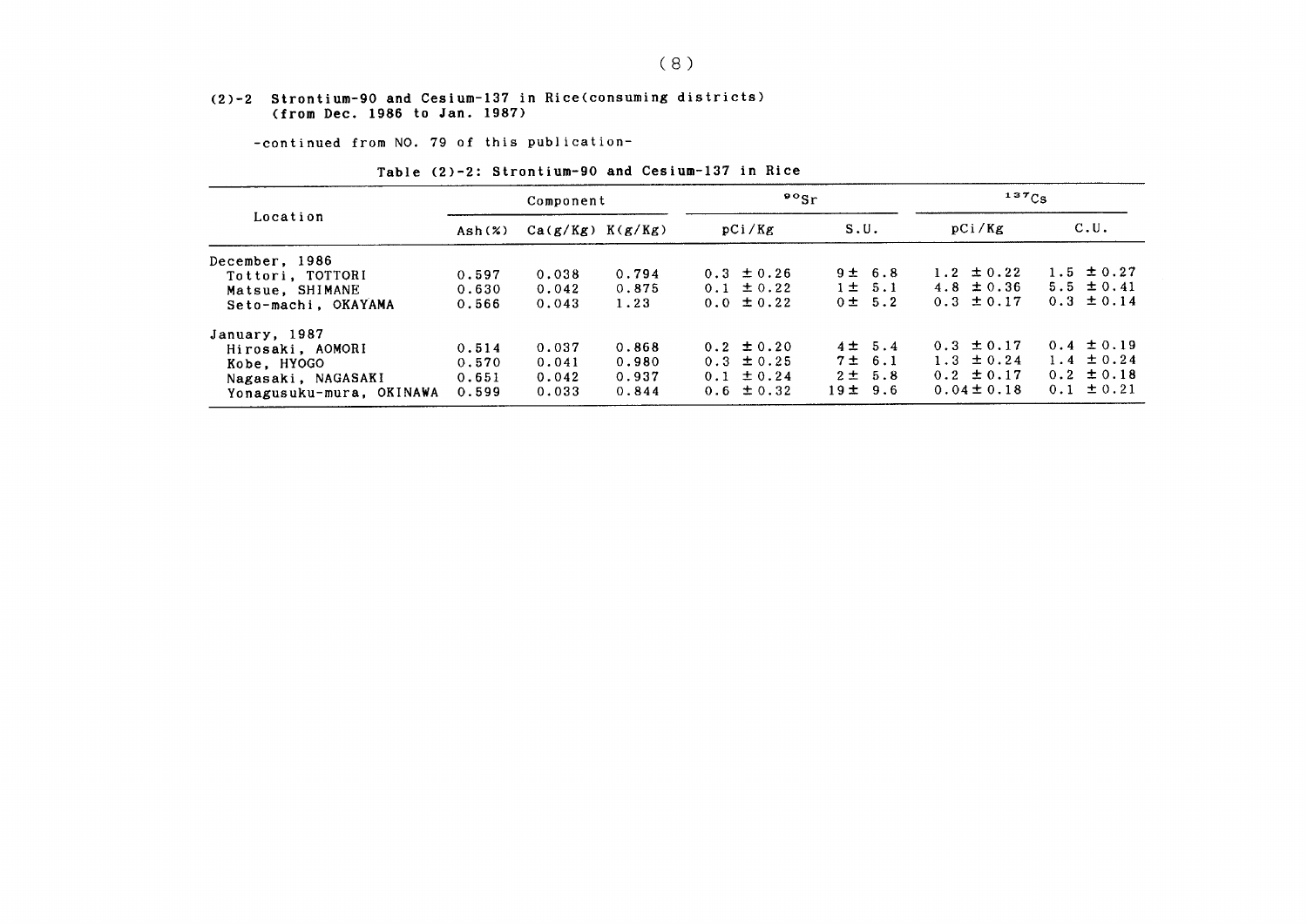#### (3)-1 Strontium-90 &nd Cesium-137in Milk(producing districts for domestic progr (from Feb.1987 to Jun.1987)

-COntinued from NO.79 0f this publication-

|                          | Component         |         |        | $\mathfrak{so}_{\mathrm{Sr}}$ |                | $137C_S$        |                |
|--------------------------|-------------------|---------|--------|-------------------------------|----------------|-----------------|----------------|
| Location                 | $\text{Ash}(g/l)$ | Ca(g/l) | K(g/l) | pCi/l                         | S.U.           | pCi/l           | C.U.           |
| February, 1987           |                   |         |        |                               |                |                 |                |
| Aomori, AOMORI           | 7.24              | 1.12    | 1.54   | $1.7 \pm 0.29$                | $1.5 \pm 0.25$ | $15 \pm 0.5$    | $9.4 \pm 0.35$ |
| Mito, IBARAGI            | 7.11              | 1.11    | 1.56   | $0.9 \pm 0.24$                | $0.8 \pm 0.21$ | $1.0 \pm 0.20$  | $0.7 \pm 0.13$ |
| Oshimizu-machi, ISHIKAWA | 7.32              | 1.16    | 1.57   | $2.1 \pm 0.33$                | $1.8 \pm 0.29$ | $\pm 0.5$<br>10 | $6.6 \pm 0.32$ |
| Mihara-machi, HYOGO      | 7.22              | 1.08    | 1.58   | $1.0 \pm 0.28$                | $0.9 \pm 0.26$ | $2.4 \pm 0.26$  | $1.5 \pm 0.16$ |
| Matsuyama, EHIME         | 7.79              | 1.22    | 1.51   | $0.4 \pm 0.20$                | $0.3 \pm 0.16$ | $2.7 \pm 0.24$  | $1.8 \pm 0.16$ |
| June, 1987               |                   |         |        |                               |                |                 |                |
| Yamato-machi, SAGA       | 7.01              | 1.04    | 1.30   | $1.2 \pm 0.21$                | $1.2 \pm 0.20$ | $1.7 \pm 0.20$  | $1.3 \pm 0.15$ |

Table (3)-1: Strontium-90 and Cesium-137 in Milk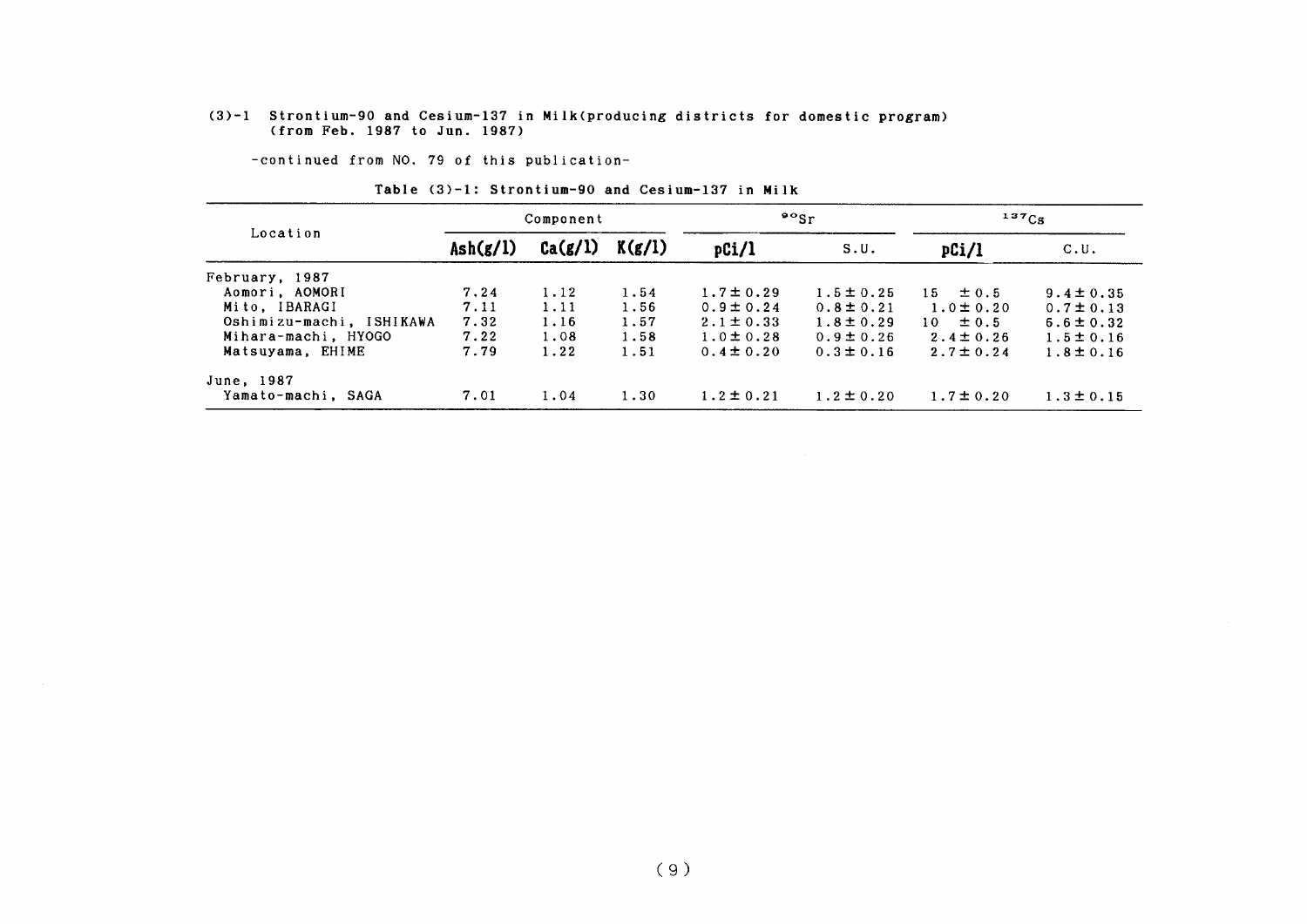#### (3)-2 Strontium-90 and Cesium-137 in Milk(producing districts for WHO program) (from Dec. 1986 to Jun. 1987)

-continued from NO. 79 of this publication-

#### Table (3)-2: Strontium-90 and Cesium-137 in Milk

|                                                                                                                                                                                                                               |                                                                      | Component                                                            |                                                                      |                                                                                                                                                                | $\frac{80}{5}$                                                                                                                                                 |                                                                                                                                                                 | 137Cs                                                                                                                                                          |
|-------------------------------------------------------------------------------------------------------------------------------------------------------------------------------------------------------------------------------|----------------------------------------------------------------------|----------------------------------------------------------------------|----------------------------------------------------------------------|----------------------------------------------------------------------------------------------------------------------------------------------------------------|----------------------------------------------------------------------------------------------------------------------------------------------------------------|-----------------------------------------------------------------------------------------------------------------------------------------------------------------|----------------------------------------------------------------------------------------------------------------------------------------------------------------|
| Location                                                                                                                                                                                                                      |                                                                      | Ash $(g/g)$ Ca $(g/g)$ K $(g/g)$                                     |                                                                      | pCi / q                                                                                                                                                        | S.U.                                                                                                                                                           | pCi / q                                                                                                                                                         | C.U.                                                                                                                                                           |
| December, 1986<br>Yakumo-mura, SHIMANE                                                                                                                                                                                        | 7.31                                                                 | 1.11                                                                 | 1.56                                                                 | $1.0 \pm 0.30$                                                                                                                                                 | $0.9 \pm 0.27$                                                                                                                                                 | $2.1 \pm 0.24$                                                                                                                                                  | $1.3 \pm 0.15$                                                                                                                                                 |
| January, 1987<br>Nose-machi, OSAKA                                                                                                                                                                                            | 7.51                                                                 | 1.10                                                                 | 1.53                                                                 | $0.5 \pm 0.27$                                                                                                                                                 | $0.5 \pm 0.24$                                                                                                                                                 | $1.6 \pm 0.22$                                                                                                                                                  | $1.0 \pm 0.14$                                                                                                                                                 |
| February, 1987<br>Sapporo, HOKKAIDO<br>Hachijo-Island, TOKYO<br>Nishikawa-machi, NIIGATA<br>Katsuyama, FUKUI<br>Takamiya-machi, HIROSHIMA                                                                                     | 7.24<br>7.14<br>7.40<br>7.10<br>6.68                                 | 1.20<br>1.06<br>1.22<br>1.15<br>1.03                                 | 1.56<br>1.47<br>1.34<br>1.46<br>1.25                                 | $1.4 \pm 0.25$<br>$8.3 \pm 0.43$<br>$1.0 \pm 0.21$<br>$1.7 \pm 0.28$<br>$0.7 \pm 0.21$                                                                         | $1.2 \pm 0.21$<br>$7.8 \pm 0.41$<br>$0.8 \pm 0.17$<br>$1.5 \pm 0.25$<br>$0.7 \pm 0.21$                                                                         | $7.6 \pm 0.39$<br>30 <sub>o</sub><br>$\pm 0.7$<br>$1.2 \pm 0.19$<br>$\pm 0.5$<br>$-11$<br>$2.9 \pm 0.24$                                                        | $4.9 \pm 0.25$<br>$20 \pm 0.5$<br>$0.9 \pm 0.14$<br>$7.6 \pm 0.32$<br>$2.3 \pm 0.19$                                                                           |
| Kochi, KOCHI<br>Fukuma-machi, FUKUOKA<br>Kajiki-machi, KAGOSHIMA                                                                                                                                                              | 7.23<br>7.58<br>6.99                                                 | 1.10<br>1.13<br>1.10                                                 | 1.63<br>$-1.63$<br>1.33                                              | $1.3 \pm 0.30$<br>$0.6 \pm 0.21$<br>$0.7 \pm 0.21$                                                                                                             | $1.2 \pm 0.27$<br>$0.5 \pm 0.18$<br>$0.6 \pm 0.19$                                                                                                             | $2.8 \pm 0.26$<br>$2.4 \pm 0.23$<br>$1.7 \pm 0.19$                                                                                                              | $1.8 \pm 0.16$<br>$1.5 \pm 0.14$<br>$1.3 \pm 0.14$                                                                                                             |
| April, 1987<br>Yakumo-mura, SHIMANE                                                                                                                                                                                           | 7.48                                                                 | 1.21                                                                 | 1.48                                                                 | $1.2 \pm 0.23$                                                                                                                                                 | $1.0 \pm 0.19$                                                                                                                                                 | $1.6 \pm 0.19$                                                                                                                                                  | $1.1 \pm 0.13$                                                                                                                                                 |
| May, 1987<br>Sapporo, HOKKAIDO<br>Hachijo-Island, TOKYO<br>Nishikawa-machi, NIIGATA<br>Katsuyama, FUKUI<br>Nose-machi, OSAKA<br>Takamiya-machi, HIROSHIMA<br>Kochi, KOCHI<br>Fukuma-machi, FUKUOKA<br>Kajiki-machi, KAGOSHIMA | 7.37<br>6.76<br>7.56<br>7.02<br>7.40<br>6.65<br>7.53<br>7.27<br>7.41 | 1.14<br>1.06<br>1.17<br>1.10<br>1.08<br>1.01<br>1.15<br>1.07<br>1.11 | 1.64<br>1.35<br>1.57<br>1.42<br>1.49<br>1.38<br>1.48<br>1.64<br>1.56 | $1.3 \pm 0.23$<br>$2.3 \pm 0.26$<br>$0.8 \pm 0.23$<br>$1.5 \pm 0.25$<br>$1.1 \pm 0.25$<br>$0.6 \pm 0.20$<br>$2.0 \pm 0.30$<br>$0.9 \pm 0.24$<br>$0.8 \pm 0.24$ | $1.1 \pm 0.20$<br>$2.2 \pm 0.25$<br>$0.7 \pm 0.19$<br>$1.4 \pm 0.22$<br>$1.0 \pm 0.23$<br>$0.6 \pm 0.20$<br>$1.8 \pm 0.26$<br>$0.8 \pm 0.23$<br>$0.7 \pm 0.22$ | $\pm 0.4$<br>11<br>$6.3 \pm 0.30$<br>$2.5 \pm 0.22$<br>$3.8 \pm 0.24$<br>$1.8 \pm 0.19$<br>$3.8 \pm 0.24$<br>$3.4 \pm 0.26$<br>$3.1 \pm 0.23$<br>$2.0 \pm 0.20$ | $6.4 \pm 0.26$<br>$4.6 \pm 0.22$<br>$1.6 \pm 0.14$<br>$2.7 \pm 0.17$<br>$1.2 \pm 0.13$<br>$2.8 \pm 0.17$<br>$2.3 \pm 0.17$<br>$1.9 \pm 0.14$<br>$1.3 \pm 0.13$ |
| June, 1987<br>Yakumo-mura, SHIMANE                                                                                                                                                                                            | 7.07                                                                 | 0.993                                                                | 1.87                                                                 | $1.4 \pm 0.21$                                                                                                                                                 | $1.4 \pm 0.21$                                                                                                                                                 | $1.6 \pm 0.19$                                                                                                                                                  | $0.9 \pm 0.10$                                                                                                                                                 |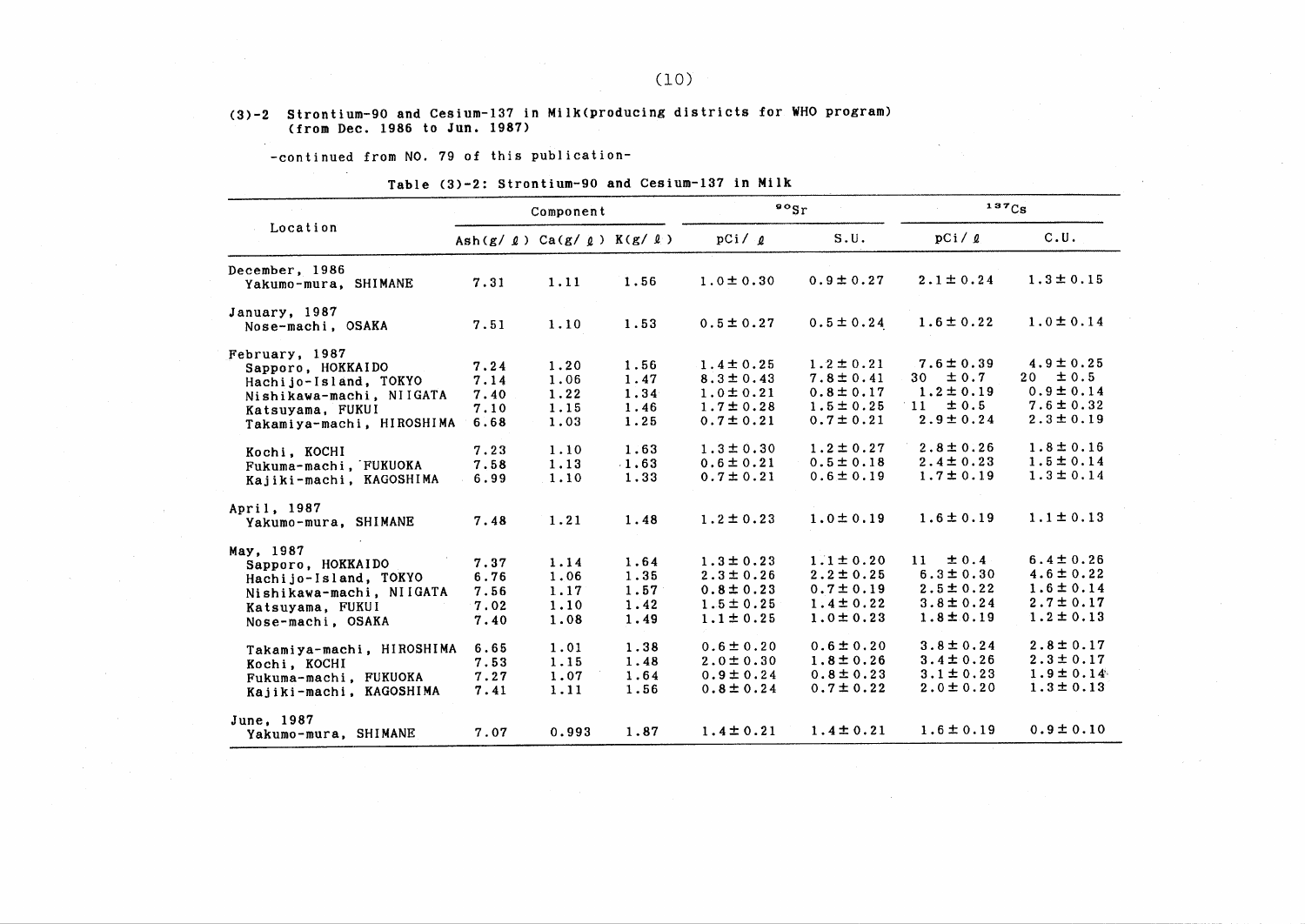### (3)-3 Strontium-90 and Cesium-137 in Milk(consuming districts)<br>(from Dec. 1986 to Jun. 1987)

-continued from NO. 79 of this publication-

Table (3)-3: Strontium-90 and Cesium-137 in Milk

|                          |                                        | Component |      |                | $\circ \circ_{\text{Sr}}$ | 137Cs           |                |
|--------------------------|----------------------------------------|-----------|------|----------------|---------------------------|-----------------|----------------|
| Location                 | Ash $(g / g)$ Ca $(g / g)$ K $(g / g)$ |           |      | pCi / q        | S.U.                      | pCi / q         | C.U.           |
| December, 1986           |                                        |           |      |                |                           |                 |                |
| Matsue, SHIMANE          | 7.17                                   | 1.12      | 1.44 | $1.2 \pm 0.22$ | $1.0 \pm 0.19$            | $6.3 \pm 0.34$  | $4.3 \pm 0.23$ |
| January, 1987            |                                        |           |      |                |                           |                 |                |
| Osaka, OSAKA             | 7.47                                   | 1.16      | 1.57 | $0.7 \pm 0.28$ | $0.6 \pm 0.24$            | $3.8 \pm 0.31$  | $2.4 \pm 0.19$ |
| February, 1987           |                                        |           |      |                |                           |                 |                |
| Sapporo, HOKKAIDO        | 6.93                                   | 0.999     | 1.56 | $1.8 \pm 0.29$ | $1.8 \pm 0.29$            | $\pm 0.5$<br>13 | $8.3 \pm 0.34$ |
| Yamagata, YAMAGATA       | 7.00                                   | 1.11      | 1.33 | $0.9 \pm 0.19$ | $0.9 \pm 0.17$            | $4.6 \pm 0.29$  | $3.5 \pm 0.22$ |
| Shinjuku, TOKYO          | 6.93                                   | 1.09      | 1.29 | $1.2 \pm 0.20$ | $1.1 \pm 0.18$            | $2.4 \pm 0.22$  | $1.9 \pm 0.17$ |
| Yokohama, KANAGAWA       | 7.19                                   | 1.12      | 1.34 | $0.8 \pm 0.19$ | $0.7 \pm 0.17$            | $2.9 \pm 0.24$  | $2.2 \pm 0.18$ |
| Niigata, NIIGATA         | 7.43                                   | 1,12      | 1.39 | $1.7 \pm 0.24$ | $1.6 \pm 0.22$            | $7.1 \pm 0.35$  | $5.1 \pm 0.25$ |
| Fukui, FUKUI             | 6.71                                   | 1.02      | 1.42 | $2.0 \pm 0.32$ | $2.0 \pm 0.31$            | $7.2 \pm 0.40$  | $5.1 \pm 0.28$ |
| Nagano, NAGANO           | 6.29                                   | 0.977     | 1.31 | $1.0 \pm 0.27$ | $1.0 \pm 0.28$            | $1.9 \pm 0.24$  | $1.5 \pm 0.18$ |
| Shizuoka, SHIZUOKA       | 6.90                                   | 1.08      | 1.44 | $0.9 \pm 0.29$ | $0.8 \pm 0.26$            | $2.0 \pm 0.25$  | $1.4 \pm 0.17$ |
| Nagoya, AICHI            | 6.70                                   | 1.01      | 1.42 | $0.5 \pm 0.27$ | $0.5 \pm 0.26$            | $2.7 \pm 0.27$  | $1.9 \pm 0.19$ |
| Wakayama, WAKAYAMA       | 7.18                                   | 1.10      | 1.42 | $1.2 \pm 0.23$ | $1.1 \pm 0.21$            | $1.6 \pm 0.19$  | $1.1 \pm 0.14$ |
| Yonago, TOTTORI          | 7.17                                   | 1.12      | 1.36 | $0.6 \pm 0.20$ | $0.6 \pm 0.18$            | $9.9 \pm 0.40$  | $7.3 \pm 0.30$ |
| Okayama, OKAYAMA         | 7.12                                   | 1.10      | 1.38 | $1.4 \pm 0.24$ | $1.2 \pm 0.22$            | ± 0.5<br>13     | $9.6 \pm 0.33$ |
| Hiroshima, HIROSHIMA     | 6.62                                   | 1.03      | 1.24 | $0.4 \pm 0.20$ | $0.4 \pm 0.20$            | $5.1 \pm 0.30$  | $4.1 \pm 0.24$ |
| Yamaguchi, YAMAGUCHI     | 7.43                                   | 1.16      | 1.42 | $0.8 \pm 0.26$ | $0.7 \pm 0.23$            | $5.4 \pm 0.33$  | $3.8 \pm 0.23$ |
| Matsuyama, EHIME         | 7.44                                   | 1.12      | 1.46 | $1.0 \pm 0.23$ | $0.9 \pm 0.20$            | $3.0 \pm 0.24$  | $2.1 \pm 0.17$ |
| Kochi, KOCHI             | 7.27                                   | 1.12      | 1.57 | $0.9 \pm 0.29$ | $0.8 \pm 0.26$            | $\pm 0.7$<br>25 | ± 0.5<br>16    |
| Chikushino, FUKUOKA      | 7.55                                   | 1.18      | 1.46 | $1.1 \pm 0.23$ | $0.9 \pm 0.20$            | $3.8 \pm 0.28$  | $2.6 \pm 0.19$ |
| Nagasaki, NAGASAKI       | 6.84                                   | 1.08      | 1.29 | $0.6 \pm 0.22$ | $0.6 \pm 0.21$            | $1.3 \pm 0.18$  | $1.0 \pm 0.14$ |
| Kagoshima, KAGOSHIMA     | 7.33                                   | 1.15      | 1.37 | $1.1 \pm 0.24$ | $1.0 \pm 0.21$            | $4.6 \pm 0.29$  | $3.4 \pm 0.21$ |
| Yonagusuku-mura, OKINAWA | 7.27                                   | 1.12      | 1.24 | $0.5 \pm 0.23$ | $0.4 \pm 0.21$            | $0.8 \pm 0.16$  | $0.6 \pm 0.13$ |
| May, 1987                |                                        |           |      |                |                           |                 |                |
| Sendai, MIYAGI           | 7.38                                   | 1.12      | 1.69 | $0.3 \pm 0.19$ | $0.3 \pm 0.17$            | $2.6 \pm 0.23$  | $1.5 \pm 0.14$ |
| Kyoto, KYOTO             | 7.30                                   | 1.11      | 1.57 | $0.9 \pm 0.22$ | $0.8 \pm 0.20$            | $4.1 \pm 0.27$  | $2.6 \pm 0.17$ |
| June, 1987               |                                        |           |      |                |                           |                 |                |
| Fukushima, FUKUSHIMA     | 7.26                                   | 1.09      | 1.64 | $0.7 \pm 0.20$ | $0.6 \pm 0.19$            | $2.4 \pm 0.22$  | $1.5 \pm 0.13$ |
| Matsue, SHIMANE          | 7.08                                   | 1.08      | 1.54 | $1.3 \pm 0.21$ | $1.2 \pm 0.20$            | $3.2 \pm 0.25$  | $2.1 \pm 0.16$ |

 $(11)$ 

 $\sim 10^6$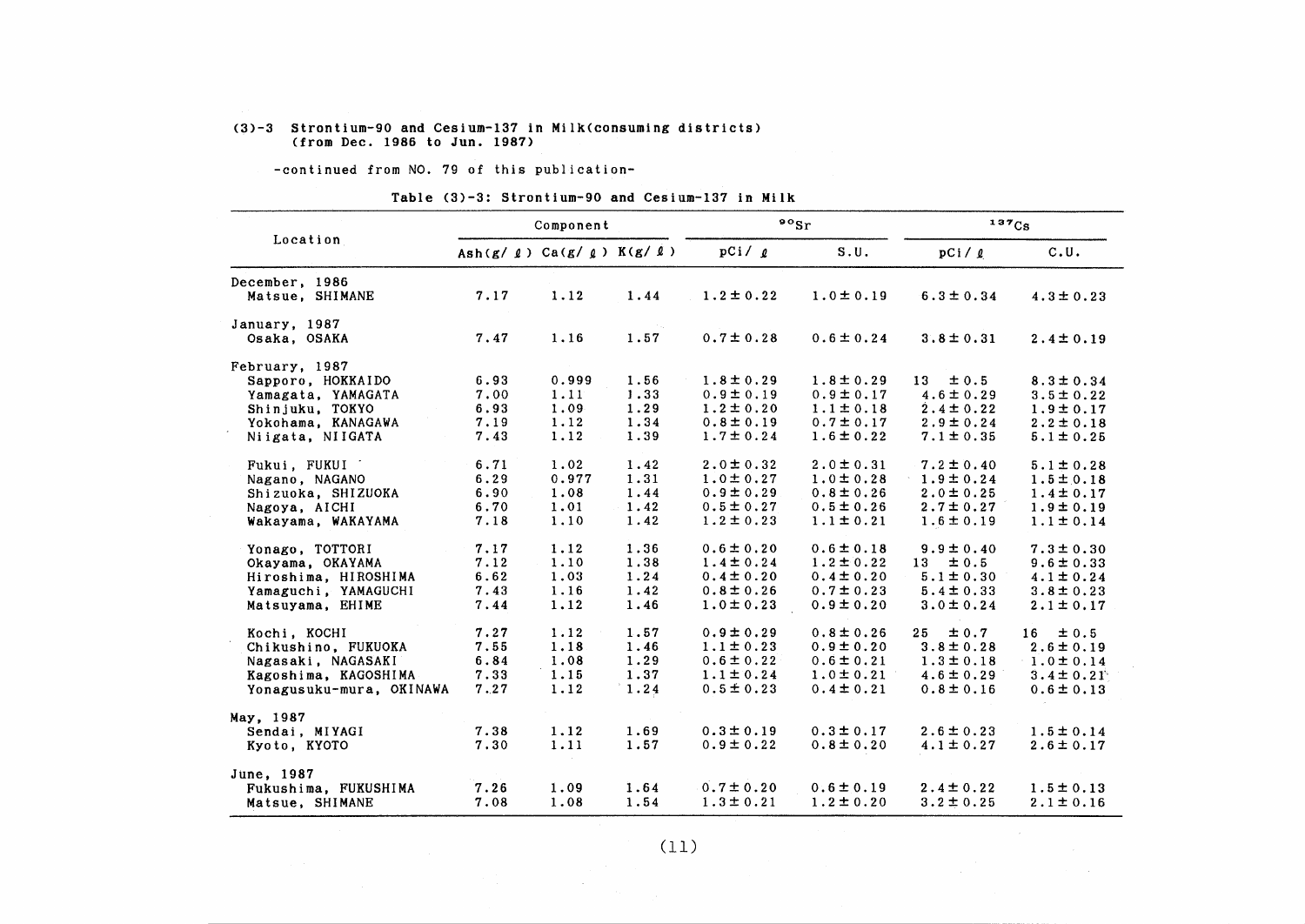#### (3)-4 Strontium-90 and Cesium-137in Milk(povderd milk)

-COntinued from NO.79 0f this publication-

|            | Component       |                      |      | $\mathfrak{so}_{\mathrm{Sr}}$ |                |     | $137C_S$  |                 |  |
|------------|-----------------|----------------------|------|-------------------------------|----------------|-----|-----------|-----------------|--|
| Location   | $\text{Ash}(x)$ | $Ca(g/Kg)$ $K(g/Kg)$ |      | pCi/Kg                        | S.U.           |     | pCi/Kg    | C.U.            |  |
| June, 1987 |                 |                      |      |                               |                |     |           |                 |  |
| Sample A   | 2.56            | 3.84                 | 5.96 | $2.6 \pm 0.37$                | $0.7 \pm 0.10$ | 21  | $\pm 0.7$ | $3.6 \pm 0.11$  |  |
| Sample B   | 2.66            | 3.70                 | 5.88 | $2.2 \pm 0.37$                | $0.6 \pm 0.10$ | 50  | $\pm 1.0$ | $8.5 \pm 0.18$  |  |
| Sample C   | 2.56            | 4.02                 | 5.20 | $2.8 \pm 0.38$                | $0.7 \pm 0.09$ | 16. | $\pm 0.6$ | $3.1 \pm 0.11$  |  |
| Sample D   | 2.61            | 3.45                 | 6.19 | $4.1 \pm 0.42$                | $1.2 \pm 0.12$ | 69  | $\pm$ 1.2 | $\pm 0.2$<br>11 |  |
| Sample *D  | 8.18            | 12.7                 | 18.5 | $\pm 0.8$<br>16               | $1.2 \pm 0.06$ | 54  | $\pm 1.1$ | $2.9 \pm 0.06$  |  |
| July, 1987 |                 |                      |      |                               |                |     |           |                 |  |
| Sample *A  | 8.14            | 12.4                 | 18.4 | $\pm 0.9$<br>19               | $1.6 \pm 0.07$ | 110 | $\pm 2$   | $5.8 \pm 0.08$  |  |

#### Table (3)-4: Strontium-90 and Cesium-137 in Milk

\*Skimmilk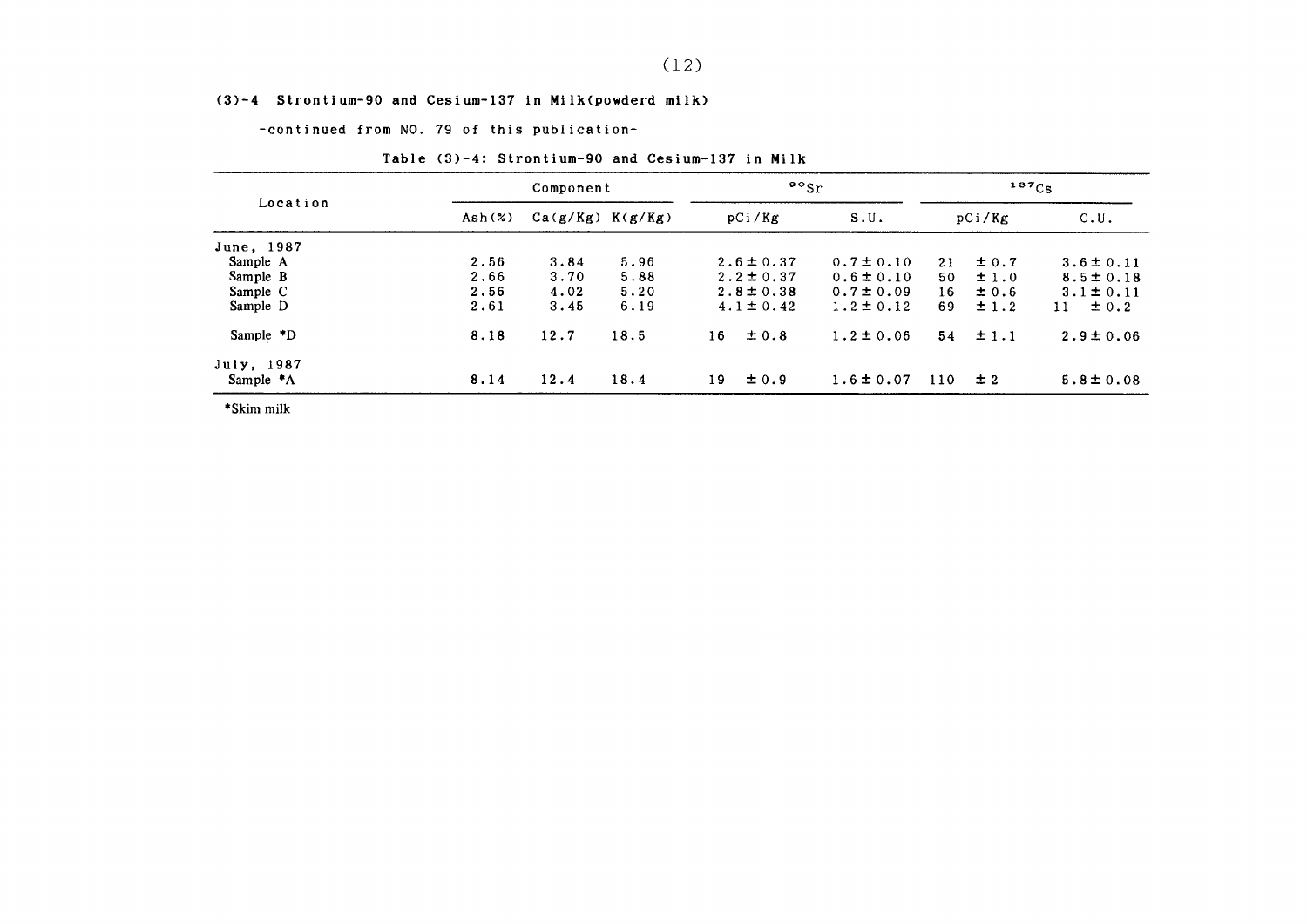#### (4)-1 Strontiun-90 and Cesium-137in Vegetables(producing districts) (from Nov.1986 to Jan.1987)

-COntinued from NO.79 0f this publication-

|  |  | Table (4)-1: Strontium-90 and Cesium-137 in Vegetables |  |
|--|--|--------------------------------------------------------|--|
|--|--|--------------------------------------------------------|--|

|                         | Component |                      | $\circ s_r$ |                 | $137C_S$         |                |                 |
|-------------------------|-----------|----------------------|-------------|-----------------|------------------|----------------|-----------------|
| Location                | Ash(%)    | $Ca(g/Kg)$ $K(g/Kg)$ |             | pCi/Kg          | S.U.             | pCi/Kg         | C.U.            |
| (Japanese radish)       |           |                      |             |                 |                  |                |                 |
| November, 1986          |           |                      |             |                 |                  |                |                 |
| Sannohe-machi, AOMORI   | 0.585     | 0.256                | 2.56        | $7.0 \pm 0.51$  | ± 2.0<br>27      | $1.4 \pm 0.28$ | $0.5 \pm 0.11$  |
| Shime-machi, FUKUOKA    | 0.561     | 0.228                | 2.57        | $6.4 \pm 0.35$  | ±1.5<br>28       | $0.2 \pm 0.11$ | $0.1 \pm 0.04$  |
| Kaimon-machi, KAGOSHIMA | 0.576     | 0.150                | 2.83        | $3.8 \pm 0.30$  | $\pm 2.0$<br>26. | $0.7 \pm 0.13$ | $0.2 \pm 0.05$  |
| December, 1986          |           |                      |             |                 |                  |                |                 |
| Wakayama, WAKAYAMA      | 0.537     | 0.231                | 2.44        | $2.2 \pm 0.22$  | $9.4 \pm 0.95$   | $0.0 \pm 0.07$ | $0.0 \pm 0.03$  |
| January, 1987           |           |                      |             |                 |                  |                |                 |
| Yuya-machi, YAMAGUCHI   | 0.761     | 0.242                | 3.03        | $5.9 \pm 0.47$  | ±1.9<br>24       | $0.0 \pm 0.15$ | $0.0 \pm 0.05$  |
| Kubokawa-machi, KOCHI   | 0.617     | 0.291                | 2.63        | $2.1 \pm 0.35$  | ±1.2<br>7.       | $0.5 \pm 0.18$ | $0.2 \pm 0.07$  |
| (Cabbage)               |           |                      |             |                 |                  |                |                 |
| November, 1986          |           |                      |             |                 |                  |                |                 |
| Sannohe-machi, AOMORI   | 0.656     | 0.426                | 2.62        | $9.9 \pm 0.55$  | 23<br>$\pm$ 1.3  | $1.2 \pm 0.25$ | $0.4 \pm 0.10$  |
| January, 1987           |           |                      |             |                 |                  |                |                 |
| Kumatori-machi, OSAKA   | 0.555     | 0.408                | 2.07        | $2.5 \pm 0.35$  | $6.2 \pm 0.85$   | $0.5 \pm 0.19$ | $0.2 \pm 0.09$  |
| (Spinach)               |           |                      |             |                 |                  |                |                 |
| November, 1986          |           |                      |             |                 |                  |                |                 |
| Shime-machi, FUKUOKA    | 1.52      | 0.750                | 6.67        | $4.2 \pm 0.38$  | $5.5 \pm 0.51$   | $0.3 \pm 0.15$ | $0.04 \pm 0.02$ |
| Kaimon-machi, KAGOSHIMA | 1.52      | 0.613                | 6.51        | $1.8 \pm 0.27$  | $2.9 \pm 0.45$   | 17.<br>± 0.6   | $2.5 \pm 0.09$  |
| January, 1987           |           |                      |             |                 |                  |                |                 |
| Yuya-machi, YAMAGUCHI   | 1.77      | 0.808                | 7.17        | $2.6 \pm 0.34$  | $3.3 \pm 0.42$   | $0.9 \pm 0.20$ | $0.1 \pm 0.03$  |
| Kubokawa-machi, KOCHI   | 1.88      | 0.809                | 7.96        | $\pm 0.8$<br>21 | $\pm 1.0$<br>27  | $1.5 \pm 0.22$ | $0.2 \pm 0.03$  |
| (Chinese cabbage)       |           |                      |             |                 |                  |                |                 |
| December, 1986          |           |                      |             |                 |                  |                |                 |
| Wakayama, WAKAYAMA      | 0.530     | 0.383                | 2.18        | $1.9 \pm 0.22$  | $5.1 \pm 0.58$   | $0.3 \pm 0.11$ | $0.1 \pm 0.05$  |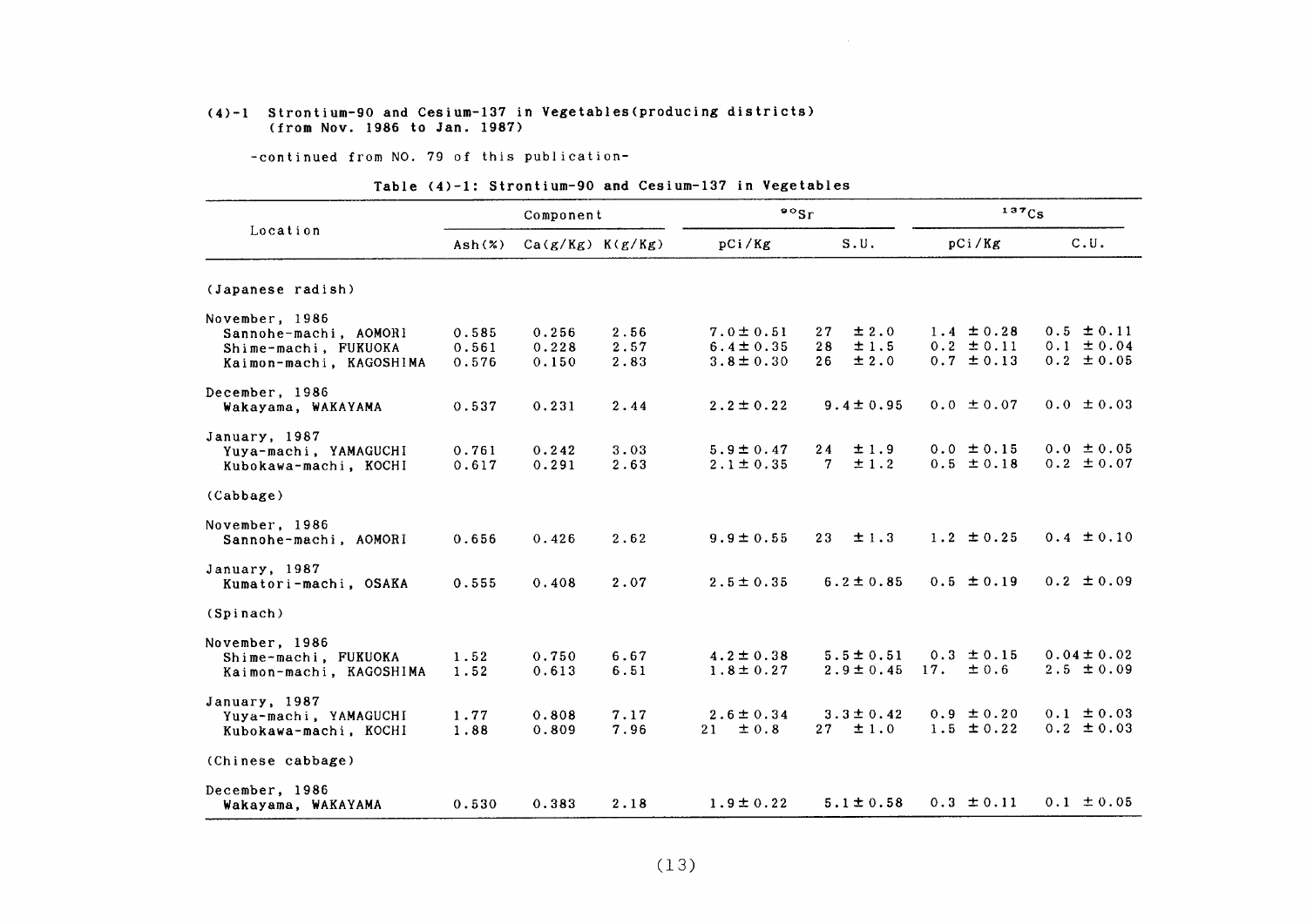#### (4)-2 Strontium-90 and Cesium-137 in Vegetables(consuming districts) (from Oet.1986 to Feb.1987)

-COntinued from NO.79 0f this publication-

|  |  | Table (4)-2: Strontium-90 and Cesium-137 in Vegetables |  |  |  |  |
|--|--|--------------------------------------------------------|--|--|--|--|
|--|--|--------------------------------------------------------|--|--|--|--|

|                                                                 | Component     |                      | $\frac{90}{s}$ r |                                  | 137Cs                            |                                  |                                   |
|-----------------------------------------------------------------|---------------|----------------------|------------------|----------------------------------|----------------------------------|----------------------------------|-----------------------------------|
| Location                                                        | Ash(%)        | $Ca(g/Kg)$ $K(g/Kg)$ |                  | pCi/Kg                           | S.U.                             | pCi/Kg                           | C.U.                              |
| (Japanese radish)                                               |               |                      |                  |                                  |                                  |                                  |                                   |
| October, 1986<br>Kyoto, KYOTO                                   | 0.494         | 0.150                | 2.29             | $6.1 \pm 0.32$                   | $\pm 2.2$<br>41                  | 4.2 $\pm 0.23$                   | $1.8 \pm 0.10$                    |
| November, 1986<br>Niigata, NIIGATA                              | 0.344         | 0.127                | 1.34             | $0.9 \pm 0.24$                   | ±1.9<br>7                        | $1.9 \pm 0.22$                   | 1.4 $\pm$ 0.17                    |
| January, 1987<br>Nagasaki, NAGASAKI<br>Yonagusuku-mura, OKINAWA | 0.523<br>1.07 | 0.180<br>0.395       | 2.46<br>4.73     | $1.7 \pm 0.37$<br>$1.2 \pm 0.35$ | $9 \pm 2.1$<br>$3.0 \pm 0.89$    | $0.5 \pm 0.18$<br>$0.3 \pm 0.16$ | $0.2 \pm 0.07$<br>$0.1 \pm 0.03$  |
| February, 1987<br>Yokohama, KANAGAWA                            | 0.432         | 0.200                | 1.72             | $0.2 \pm 0.22$                   | ±1.1<br>$\mathbf{1}$             | $0.4 \pm 0.17$                   | $0.2 \pm 0.10$                    |
| (Spinach)                                                       |               |                      |                  |                                  |                                  |                                  |                                   |
| November, 1986<br>Kyoto, KYOTO                                  | 1.50          | 0.747                | 5.74             | $2.0 \pm 0.30$                   | $2.7 \pm 0.40$                   | $0.4 \pm 0.16$                   | $0.1 \pm 0.03$                    |
| January, 1987<br>Nagasaki, NAGASAKI<br>Yonagusuku-mura, OKINAWA | 1.59<br>1.29  | 0.416<br>0.621       | 7.00<br>5.24     | $1.2 \pm 0.38$<br>$0.4 \pm 0.30$ | $2.8 \pm 0.91$<br>$0.6 \pm 0.48$ | $0.1 \pm 0.16$<br>$0.4 \pm 0.16$ | $0.01 \pm 0.02$<br>$0.1 \pm 0.03$ |
| February, 1987<br>Yokohama, KANAGAWA                            | 1.47          | 0.423                | 6.72             | $1.9 \pm 0.35$                   | $4.6 \pm 0.82$                   | $0.5 \pm 0.20$                   | $0.1 \pm 0.03$                    |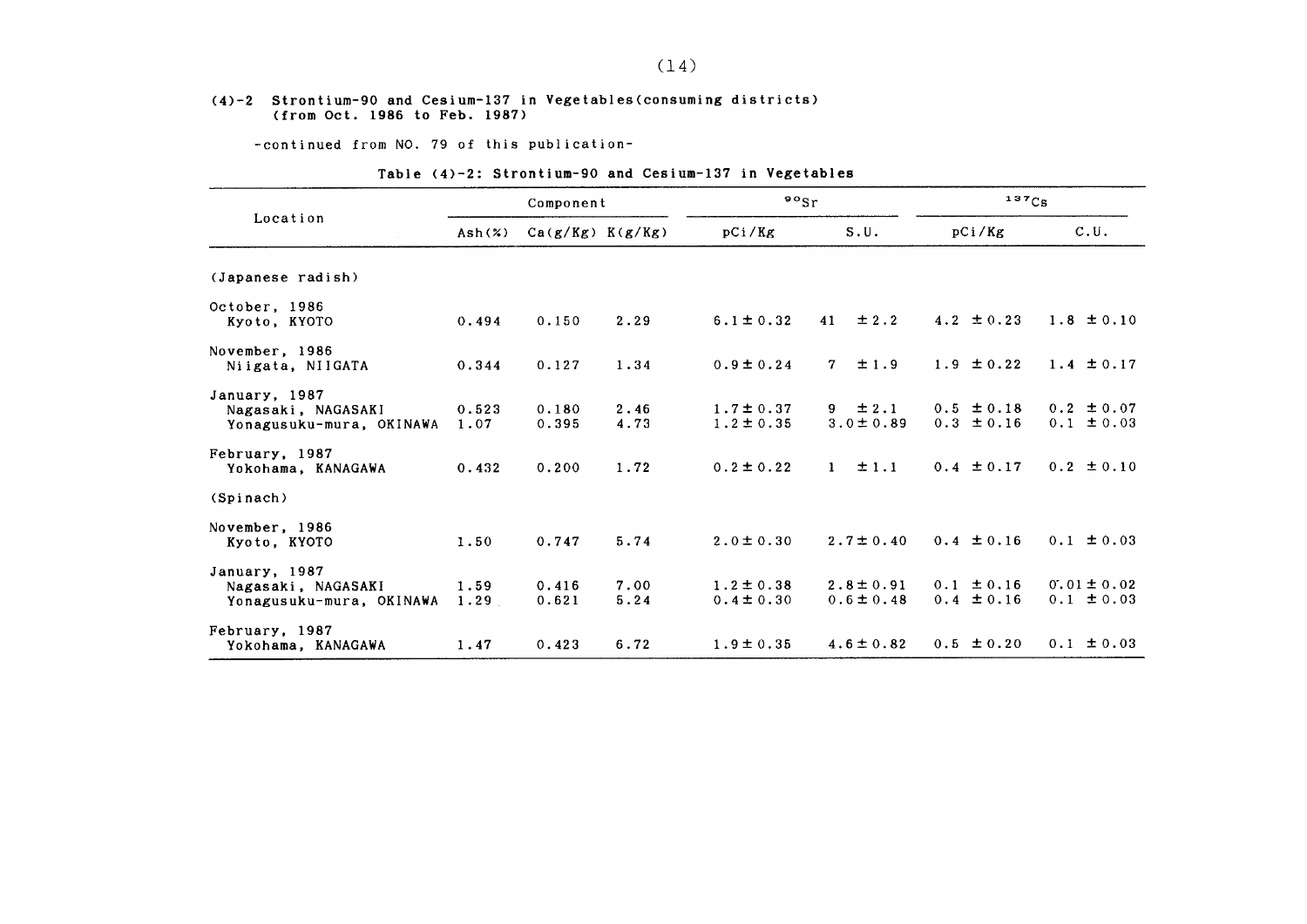#### (5) Strontium-90 and Cesium-137in Tea(Japanese Tea) (fro血 相ay1987 to JⅦn.1987)

-COntinued from NO.79 0f this publication-

#### Table (5): Strontium-90 and Cesium-137 in Tea(Japanese Tea)

|                            | Component                  |                      |      | $\frac{90}{5}$ r | $137C_S$       |     |             |                 |
|----------------------------|----------------------------|----------------------|------|------------------|----------------|-----|-------------|-----------------|
| Location                   | $\mathsf{Ash}(\mathsf{x})$ | $Ca(g/Kg)$ $K(g/Kg)$ |      | pCi/Kg           | S.U.           |     | pCi/Kg      | C.U.            |
| May, 1987                  |                            |                      |      |                  |                |     |             |                 |
| Shuzenji-machi, SHIZUOKA   | 4.88                       | 2.64                 | 18.9 | $59 \pm 3.4$     | $22 \pm 1.3$   |     | $310 \pm 6$ | $\pm 0.3$<br>17 |
| Iwata, SHIZUOKA            | 5.02                       | 2.64                 | 21.5 | $18 \pm 2.4$     | $6.8 \pm 0.90$ | 130 | $\pm$ 4     | $5.8 \pm 0.17$  |
| Uji, KYOTO                 | 5.20                       | 2.64                 | 19.5 | $47 \pm 3.5$     | $18 \pm 1.3$   | 40  | $\pm$ 2.2   | $2.1 \pm 0.11$  |
| June, 1987                 |                            |                      |      |                  |                |     |             |                 |
| Kaya-machi, KYOTO          | 5.28                       | 4.87                 | 16.6 | $41 \pm 3.4$     | $8.4 \pm 0.69$ |     | $120 \pm 4$ | $7.1 \pm 0.22$  |
| Miyanojou-machi, KAGOSHIMA | 5.26                       | 2.48                 | 19.8 | $20 \pm 2.7$     | $8 \pm 1.1$    | 50. | $\pm$ 2.5   | $2.5 \pm 0.12$  |
| Chiran-machi, KAGOSHIMA    | 4.59                       | 2.02                 | 17.5 | $13 \pm 2.2$     | ±1.1<br>6.     | 77  | $\pm$ 2.9   | $4.4 \pm 0.16$  |

 $\pm$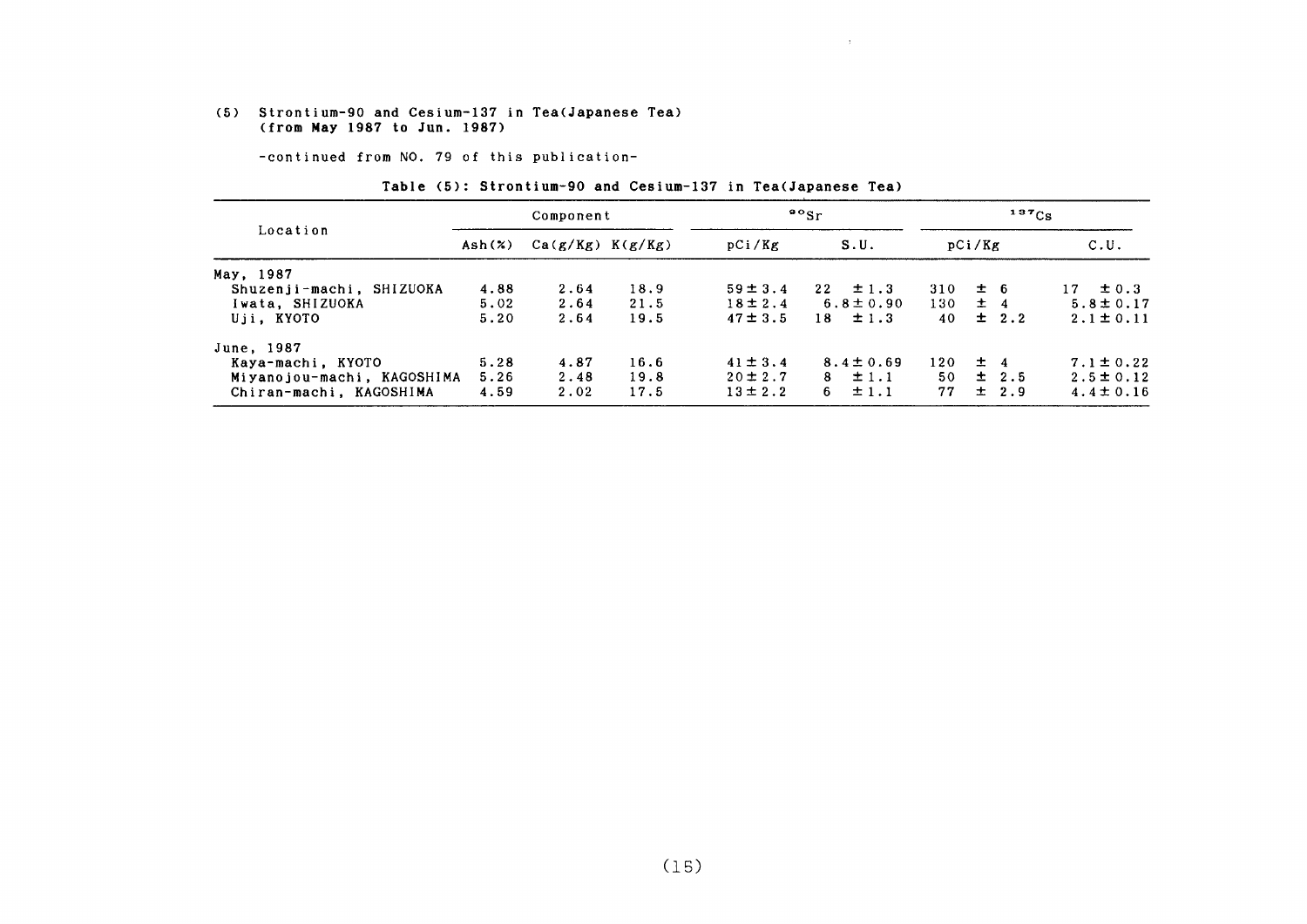#### (6) Strontium-90 and Cesium-137in Sea Fish (from Nov.1986 to Jun.1987)

-COntinued from NO.79 0f this publication-

#### Table (6): Strontium-90 and Cesium-137 in Sea Fish

|                                              | Component |                      |      | $\frac{90}{ST}$ |                 | $137C_S$       |                |
|----------------------------------------------|-----------|----------------------|------|-----------------|-----------------|----------------|----------------|
| Location                                     | Ash(X)    | $Ca(g/Kg)$ $K(g/Kg)$ |      | pCi/Kg          | S.U.            | pCi/Kg         | C.U.           |
| (Branchiostegus sp.)                         |           |                      |      |                 |                 |                |                |
| November, 1986<br>Nagasaki, NAGASAKI         | 1.24      | 0.585                | 3.73 | $0.0 \pm 0.51$  | $0.0 \pm 0.86$  | $6.6 \pm 0.49$ | $1.8 \pm 0.13$ |
| (Katsuwonus pelamis)<br>May, 1987            |           |                      |      |                 |                 |                |                |
| Tosa, KOCHI                                  | 1.42      | 0.675                | 4.36 | $0.5 \pm 0.24$  | $0.7 \pm 0.36$  | ± 0.6<br>14    | 3.2 $\pm$ 0.13 |
| (Limanda herzensteini)<br>February, 1987     |           |                      |      |                 |                 |                |                |
| Ootake, HIROSHIMA                            | 3.00      | 6.98                 | 3.28 | $0.6 \pm 0.26$  | $0.1 \pm 0.04$  | $4.5 \pm 0.37$ | $1.4 \pm 0.11$ |
| June, 1987<br>Sendai, MIYAGI                 | 2.87      | 6.60                 | 3.46 | $0.2 \pm 0.21$  | $0.03 \pm 0.03$ | $3.7 \pm 0.29$ | $1.1 \pm 0.08$ |
| (Spratelloides gracilis)<br>December, 1986   |           |                      |      |                 |                 |                |                |
| Akune, KAGOSHIMA                             | 2.88      | 5.98                 | 3.35 | $0.4 \pm 0.25$  | $0.1 \pm 0.04$  | $6.7 \pm 0.42$ | $2.0 \pm 0.13$ |
| (Scomber japonicus)<br>November, 1986        |           |                      |      |                 |                 |                |                |
| Kyoto, KYOTO                                 | 1.10      | 0.340                | 2.40 | $0.2 \pm 0.18$  | $0.5 \pm 0.54$  | ±0.5<br>10     | 4.2 $\pm$ 0.19 |
| January, 1987                                |           |                      |      |                 |                 |                |                |
| Sakaiminato, TOTTORI                         | 1.19      | 0.573                | 2.69 | $0.3 \pm 0.21$  | $0.6 \pm 0.36$  | $9.0 \pm 0.42$ | 3.3 $\pm$ 0.16 |
| (Caesio chrysozonus cuvier)<br>January, 1987 |           |                      |      |                 |                 |                |                |
| Yonagusuku-mura, OKINAWA                     | 3.66      | 8.28                 | 3.67 | $0.1 \pm 0.23$  | $0.01 \pm 0.03$ | $4.2 \pm 0.33$ | $1.1 \pm 0.09$ |
| (Sebastes inermis)<br>February, 1987         |           |                      |      |                 |                 |                |                |
| Yamaguchi-bay, YAMAGUCHI                     | 5.28      | 14.1                 | 3.28 | $1.2 \pm 0.29$  | $0.1 \pm 0.02$  | $6.3 \pm 0.40$ | $1.9 \pm 0.12$ |

 $\mathcal{A}$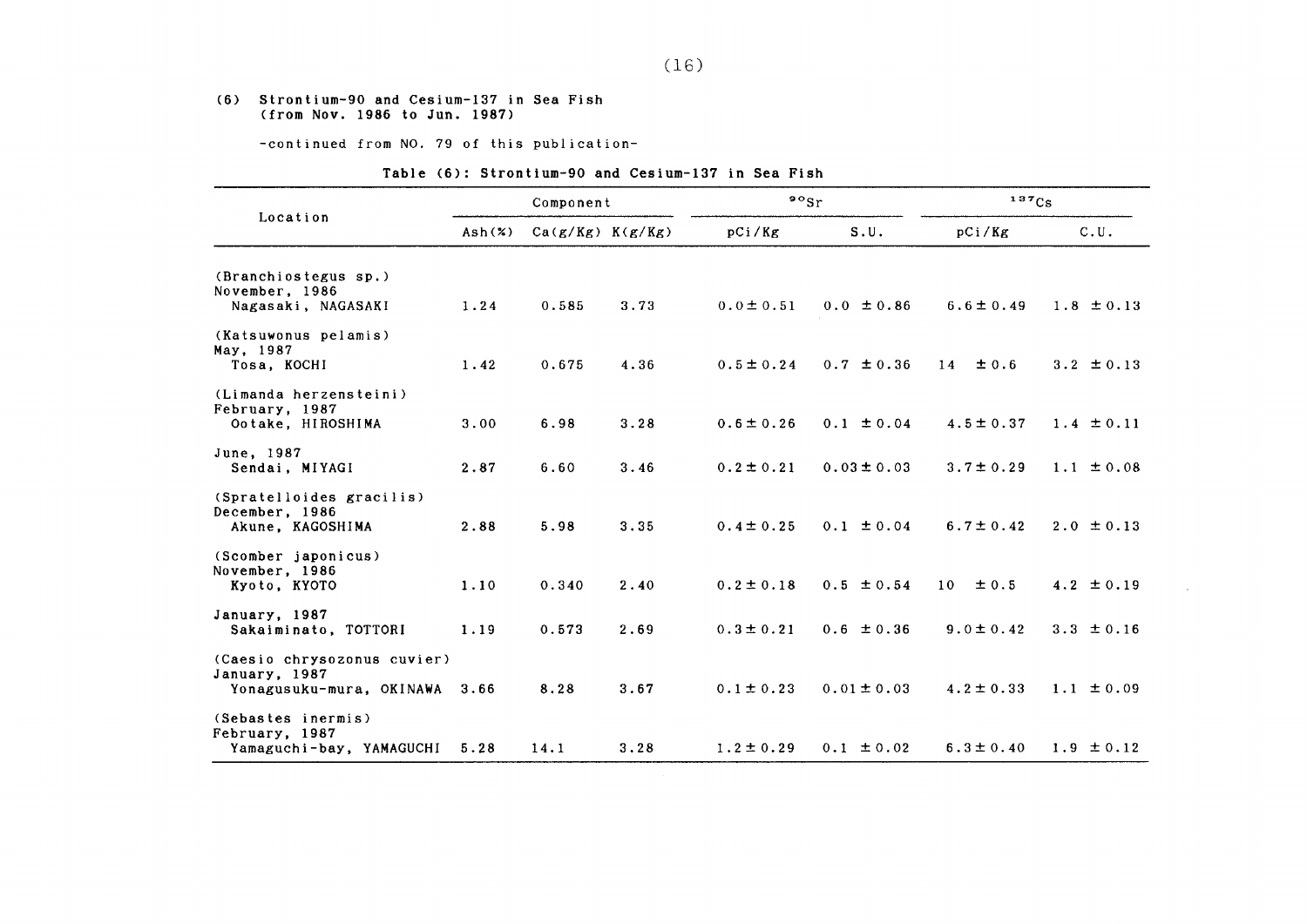| Japanese name | English name          | Scientific name           |
|---------------|-----------------------|---------------------------|
| Amadai        | Tilefish              | Branchiostegus sp.        |
| Katsuo        | Bonito.               | Katsuwonus pelamis        |
| Karei         | Flatfish              | Limanda herzensteini      |
| Kibinago      | Banded blue-sprat     | Spratelloides gracilis    |
| Saba          | Common mackerel       | Scomber japonicus         |
| Takasago      | Black-tipped fusilier | Caesio chrysozonus cuvier |
| Mebaru        | Black Rockfish        | Sebastes inermis          |

Sea Fish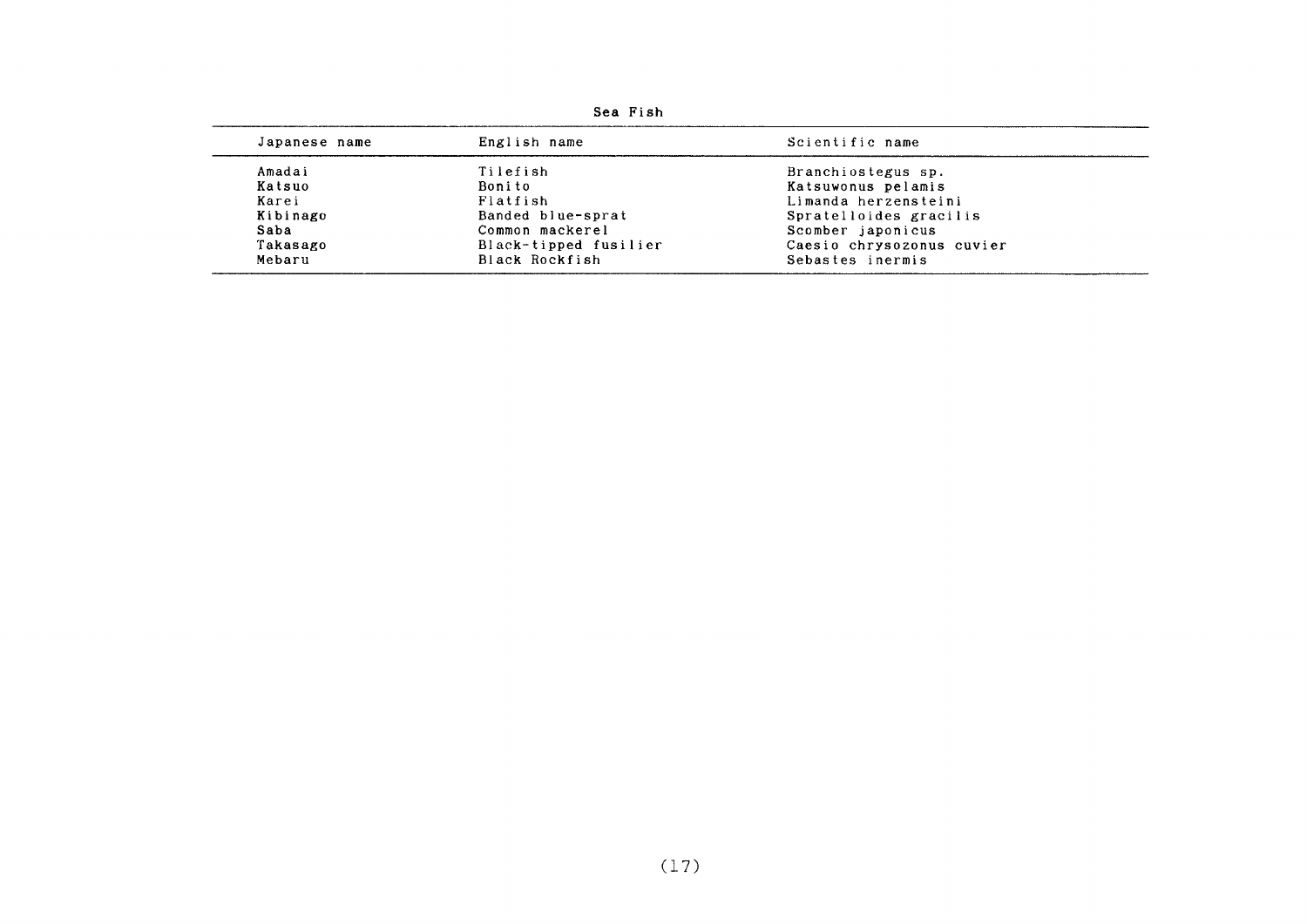#### (7) Strontium-90 and Cesium-137in Shellfish (from Feb.1987 to Jun.1987)

-continued from NO. 79 of this publication-

#### Table (7): Strontium-90 and Cesium-137 in Shellfish

|                                                          | Component                |                      |      | $\mathbf{P}^{\circ}$ Sr |                           | $137C_S$       |                |
|----------------------------------------------------------|--------------------------|----------------------|------|-------------------------|---------------------------|----------------|----------------|
| Location                                                 | $\text{Ash}(\mathbf{x})$ | $Ca(g/Kg)$ $K(g/Kg)$ |      | pCi/Kg                  | S.U.                      | pCi/Kg         | C.U.           |
| (Venerupis phillipinarum)<br>May, 1987                   |                          |                      |      |                         |                           |                |                |
| Takaki-machi, NAGASAKI                                   | 1.40                     | 1.15                 | 1.73 | $0.3 \pm 0.34$          | $0.3 \pm 0.30$            | $0.7 \pm 0.24$ | $0.4 \pm 0.14$ |
| (Ostrea gigas)<br>February, 1987<br>Hiroshima, HIROSHIMA | 1.91                     | 0.604                | 2.11 | $2 + 1.5$               | $\mathbf{3}$<br>$\pm 2.4$ | $1.0 \pm 0.72$ | $0.5 \pm 0.34$ |
| (Turbo cornutus)<br>May, 1987<br>Ryotsu, NIIGATA         | 2.07                     | 0.426                | 3.26 | $0.7 \pm 0.66$          | ±1.5<br>$2^{\circ}$       | $3.0 \pm 0.50$ | $0.9 \pm 0.15$ |
| June, 1987<br>Sakata, YAMAGATA                           | 2.44                     | 1.27                 | 2.37 | $0.3 \pm 0.35$          | $0.2 \pm 0.27$            | $1.8 \pm 0.31$ | $0.7 \pm 0.13$ |

| Shellfish |  |  |  |
|-----------|--|--|--|
|-----------|--|--|--|

| Japanese name | English name      | Scientific name         |
|---------------|-------------------|-------------------------|
| Asari         | Short-necked clam | Venerupis phillipinarum |
| Kaki          | Oyster            | Ostrea gigas            |
| Sazae         | Wreath shell      | Turbo cornutus          |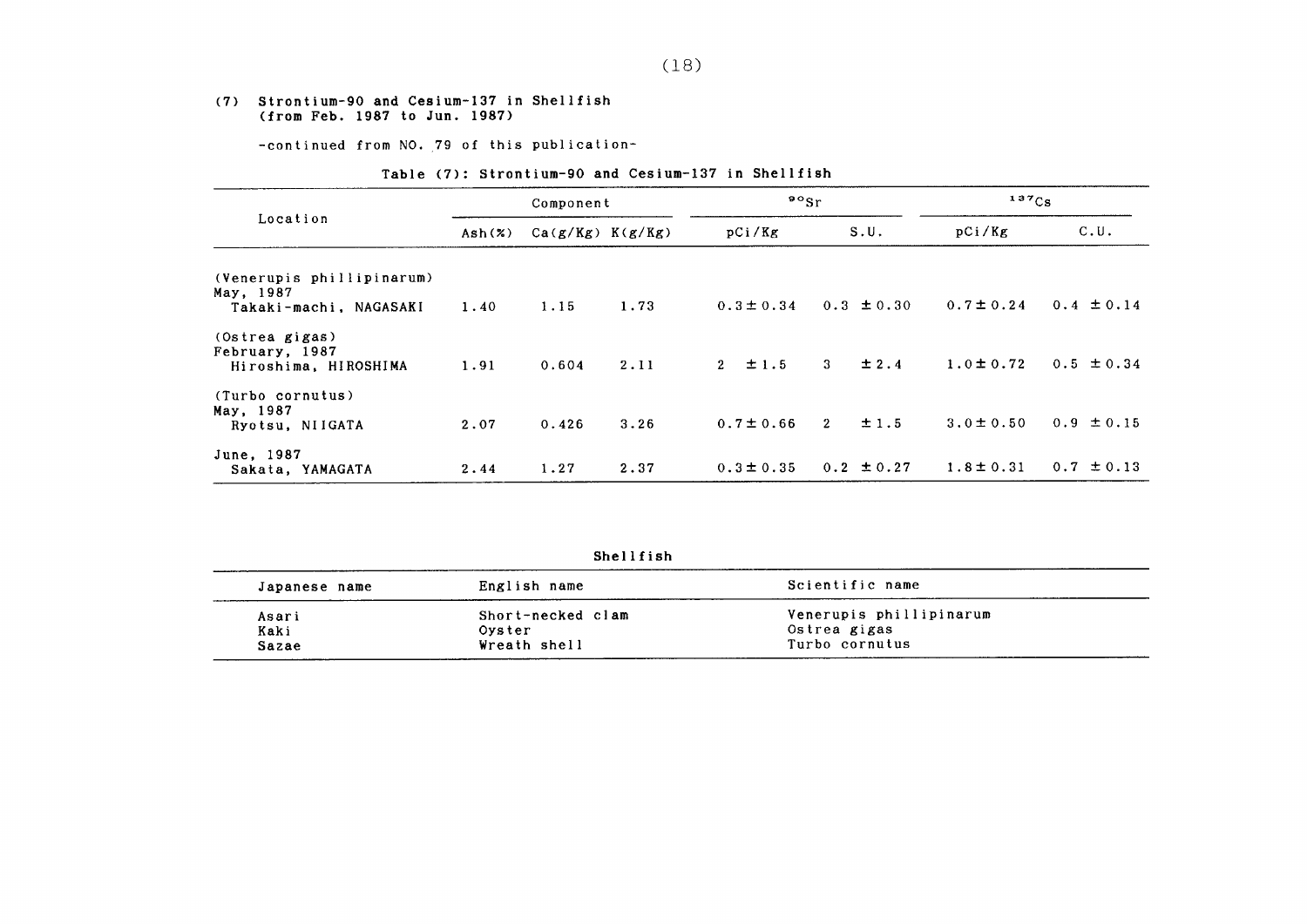#### (8) Strontium-90 and Cesium-137in Seaveeds (from Apr. 1986 to Jun. 1987)

-COntinued from NO.79 0f this publication-

#### Table (8): Strontium-90 and Cesium-137 in Seaweeds

|                                     |                           | Component            |      | $^{90}$ Sr     |                | $137C_S$       |                |
|-------------------------------------|---------------------------|----------------------|------|----------------|----------------|----------------|----------------|
| Location                            | $\text{Ash}(\mathcal{Z})$ | $Ca(g/Kg)$ $K(g/Kg)$ |      | pCi/Kg         | S.U.           | pCi/Kg         | C.U.           |
| (Undaria pinnatifida)               |                           |                      |      |                |                |                |                |
| April, 1986<br>Togi-machi, ISHIKAWA | 3.55                      | 0.740                | 5.70 | $0.8 \pm 0.24$ | $1.0 \pm 0.32$ | $0.9 \pm 0.18$ | $0.1 \pm 0.03$ |
| February, 1987                      |                           |                      |      |                |                |                |                |
| Minamichita-machi, AICHI            | 2.04                      | 0.688                | 5.73 | $1.1 \pm 0.23$ | $1.6 \pm 0.34$ | $1.0 \pm 0.18$ | $0.2 \pm 0.03$ |
| Hiroshima, HIROSHIMA                | 2.27                      | 0.522                | 5.75 | $1.0 \pm 0.25$ | $1.9 \pm 0.48$ | $1.4 \pm 0.22$ | $0.2 \pm 0.04$ |
| Shimabara, NAGASAKI                 | 3.47                      | 0.787                | 11.1 | $1.1 \pm 0.26$ | $1.5 \pm 0.33$ | $1.3 \pm 0.21$ | $0.1 \pm 0.02$ |
| April, 1987                         |                           |                      |      |                |                |                |                |
| Togi-machi, ISHIKAWA                | 3.70                      | 0.879                | 5.27 | $1.2 \pm 0.28$ | $1.3 \pm 0.32$ | $1.8 \pm 0.21$ | $0.3 \pm 0.04$ |
| May, 1987                           |                           |                      |      |                |                |                |                |
| Ryotsu, NIIGATA                     | 3.45                      | 1.19                 | 5.81 | $0.8 \pm 0.26$ | $0.7 \pm 0.22$ | $1.6 \pm 0.21$ | $0.3 \pm 0.04$ |
| June, 1987                          |                           |                      |      |                |                |                |                |
| Sakata, YAMAGATA                    | 2.27                      | 1.25                 | 4.10 | $1.9 \pm 0.27$ | $1.5 \pm 0.22$ | $1.4 \pm 0.19$ | $0.3 \pm 0.05$ |

|               | Seaweeds       |                     |  |
|---------------|----------------|---------------------|--|
| Japanese name | English name   | Scientific name     |  |
| Wakame        | Wakame seaweed | Undaria pinnatifida |  |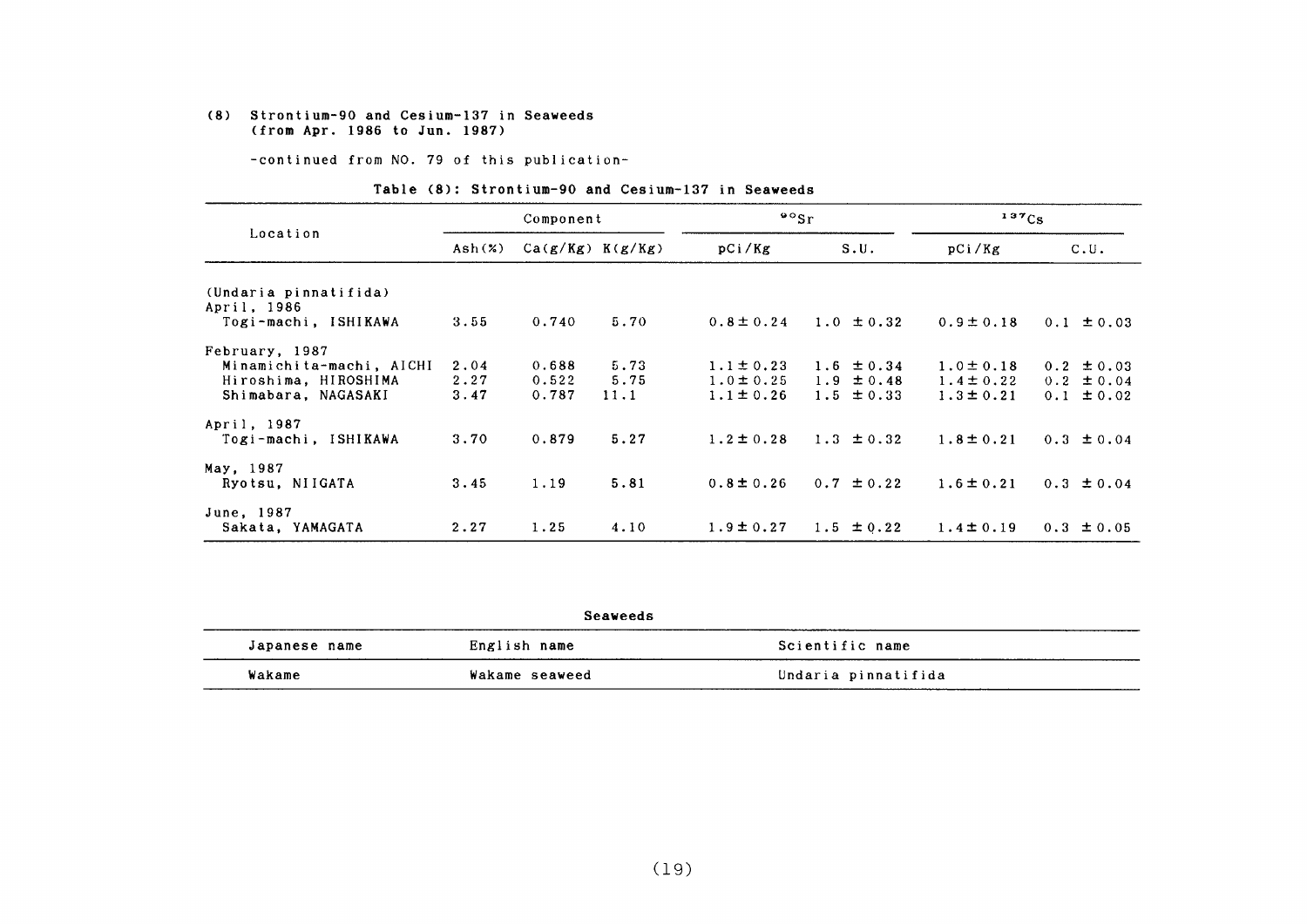

Total Diet \* \* \* \* \* \*

 $Fig. 1$ 

 $(20)$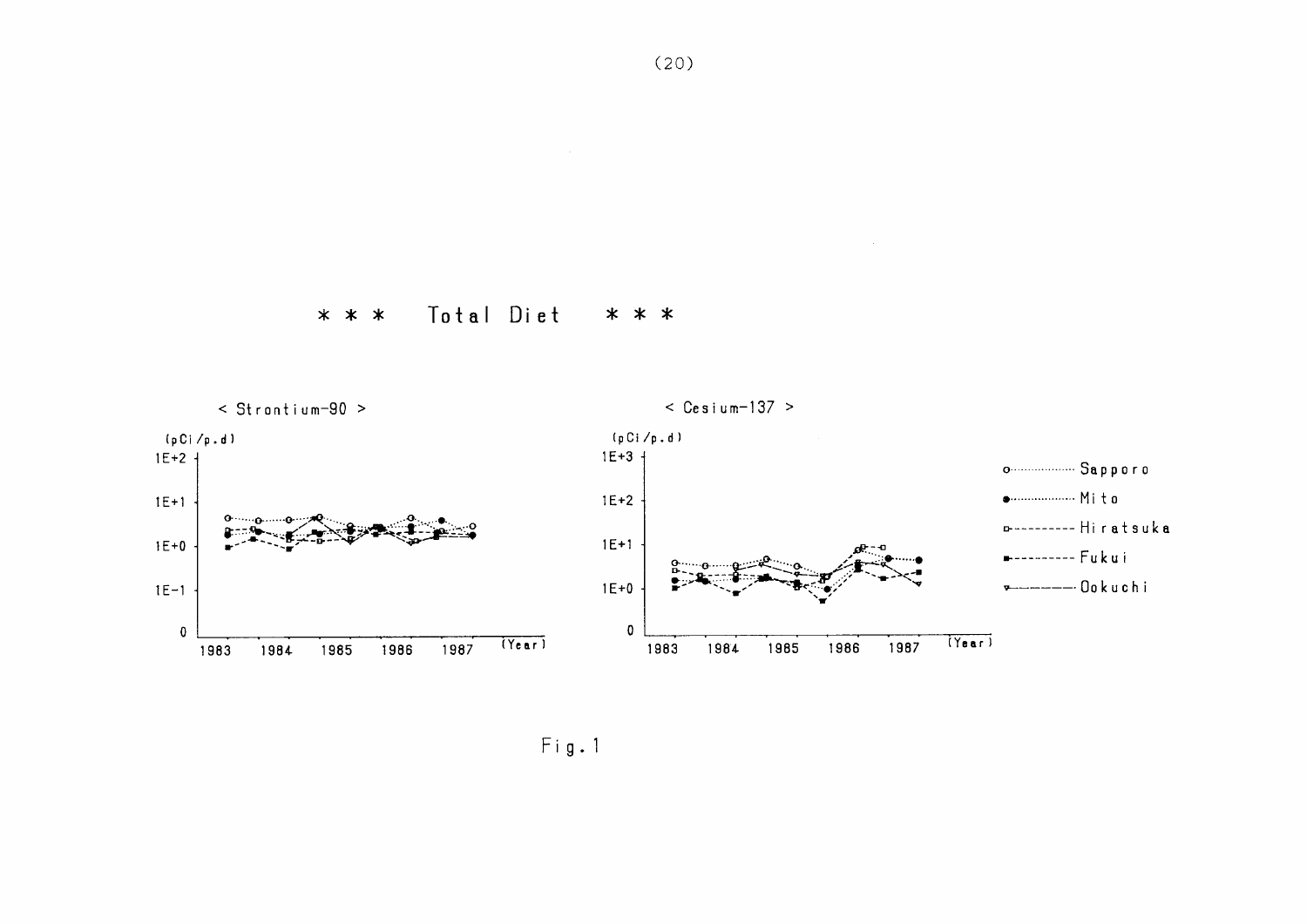



 $\sim 10^{-7}$ 

 $Fig. 2-1$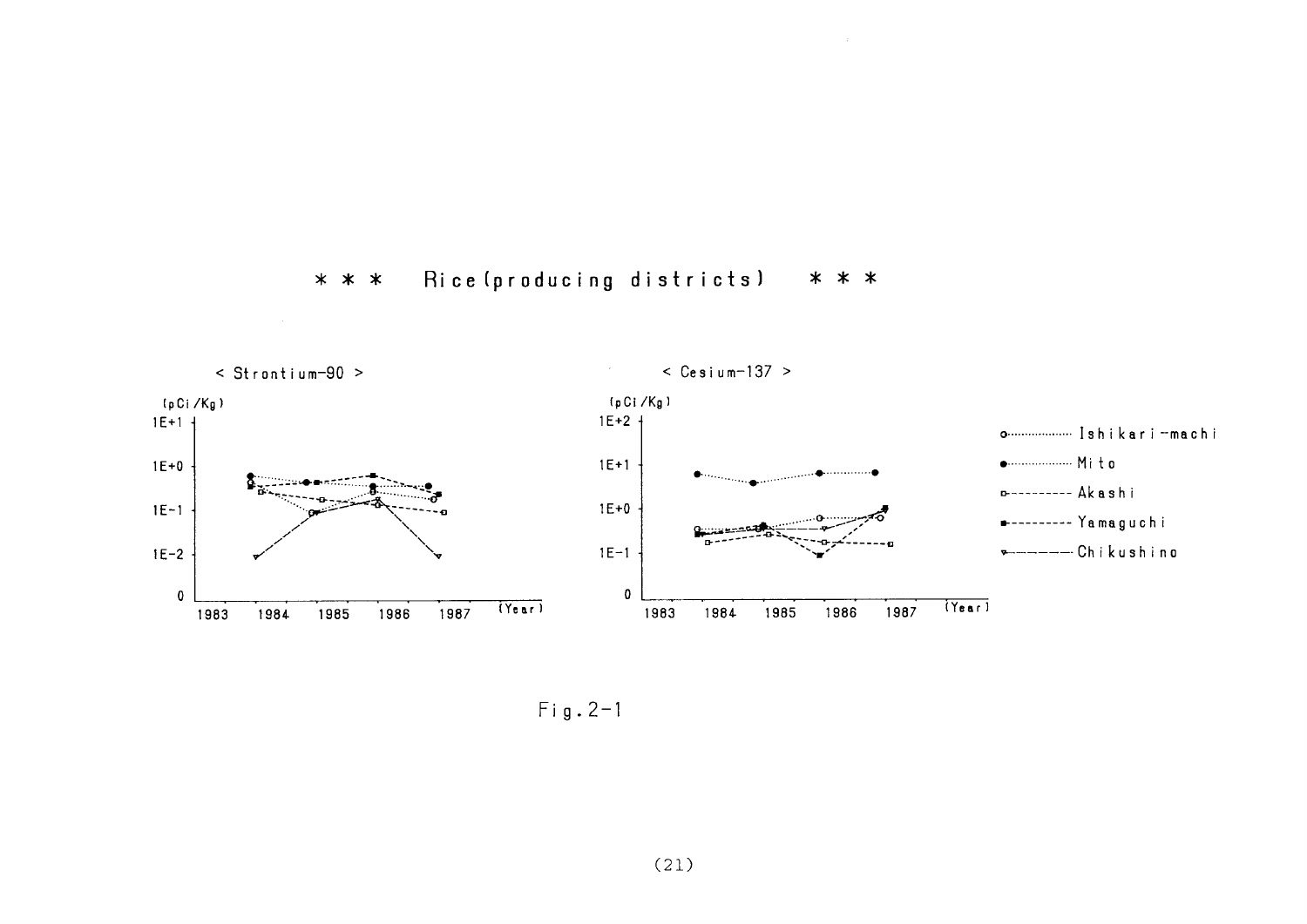



 $Fig. 2-2$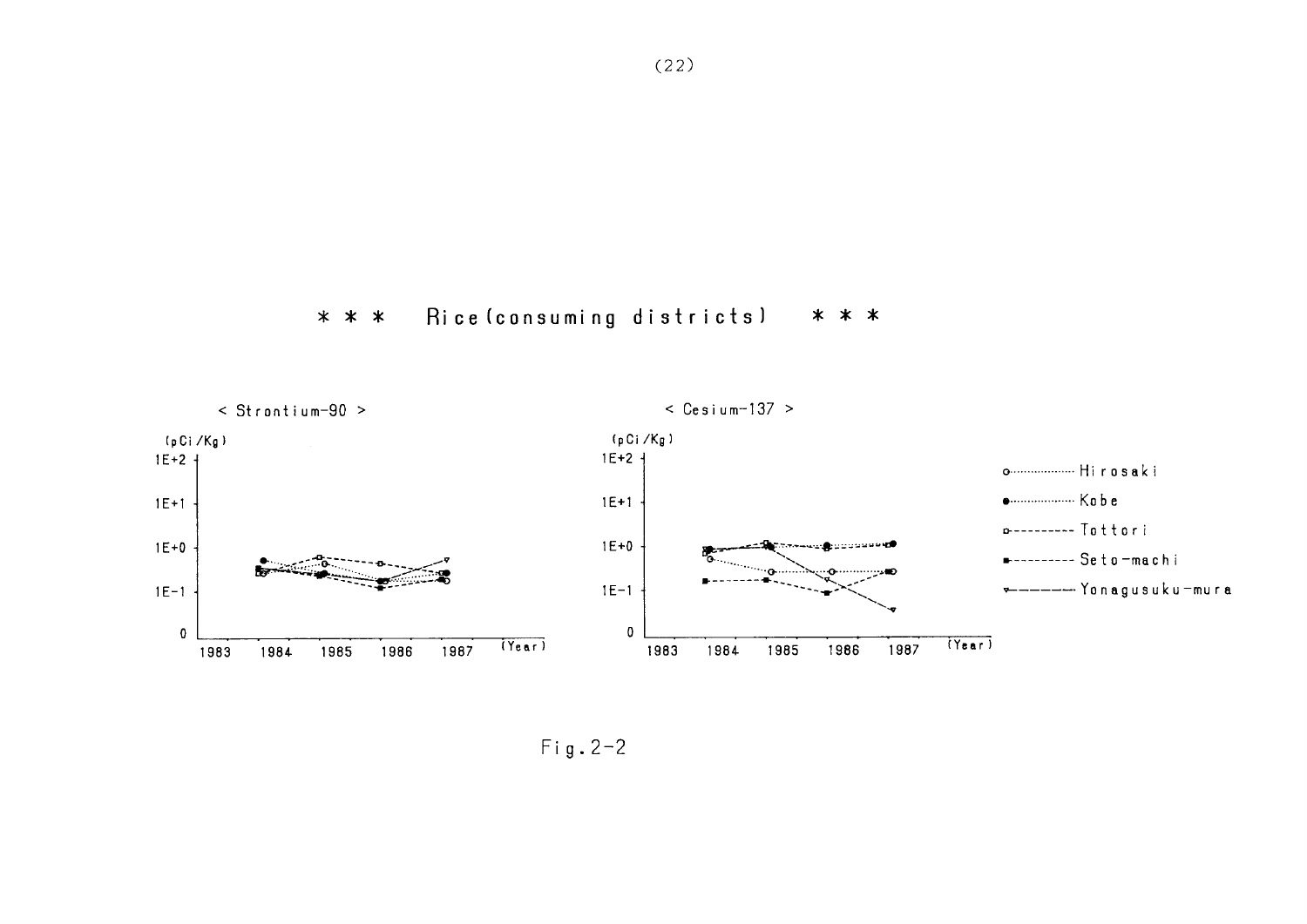



 $Fig. 3-1$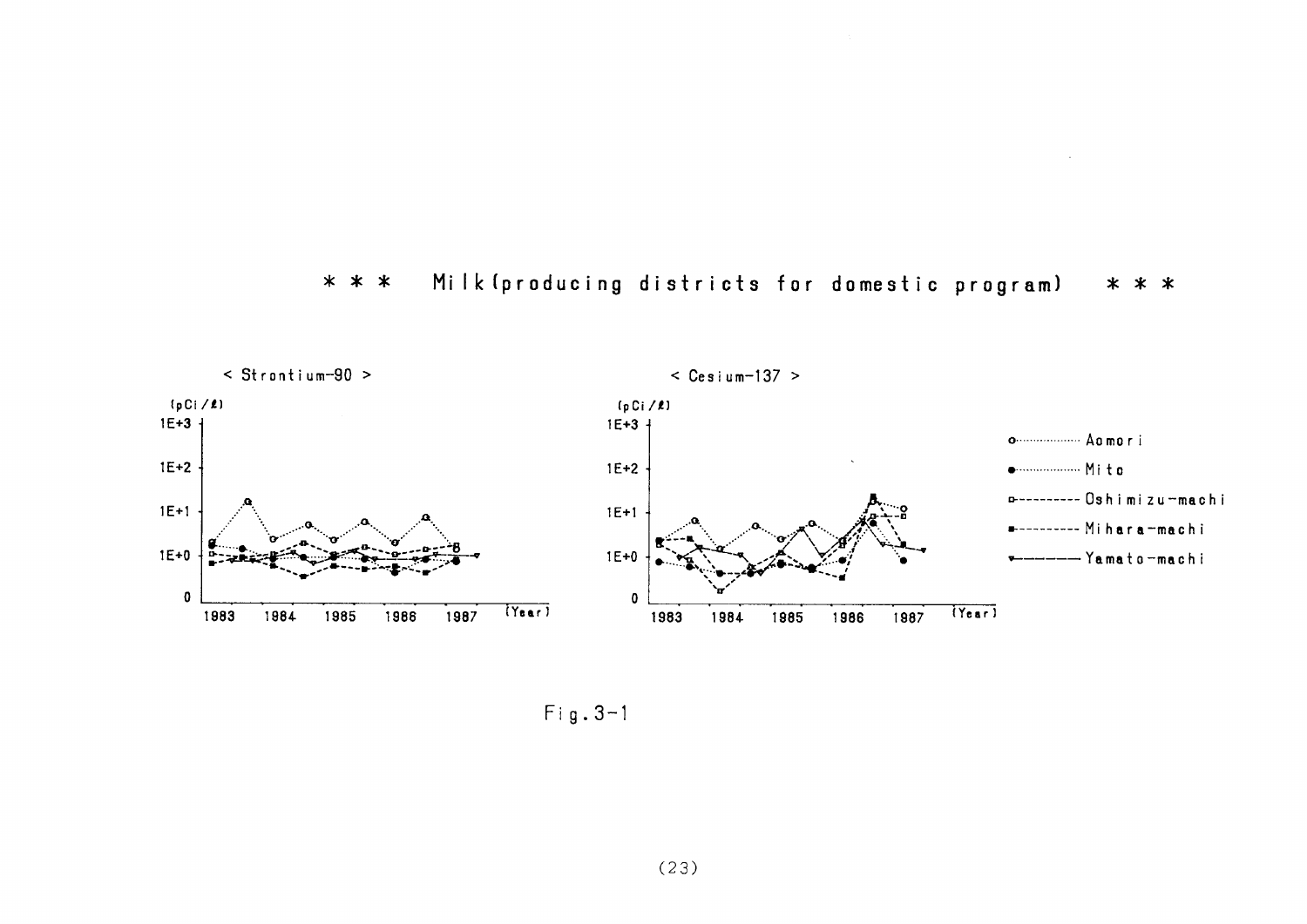



 $Fig. 3-2$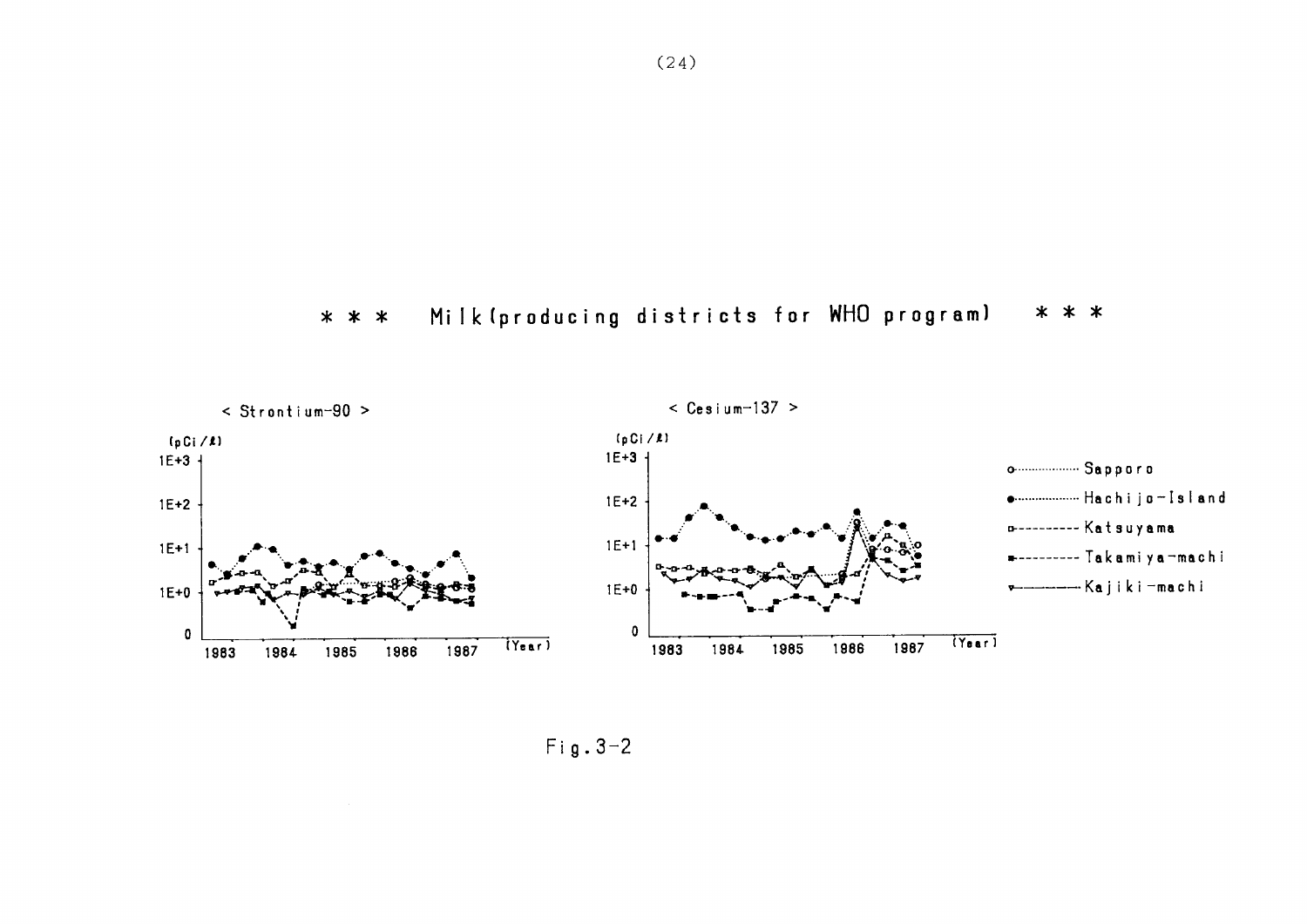



 $Fig. 3-3$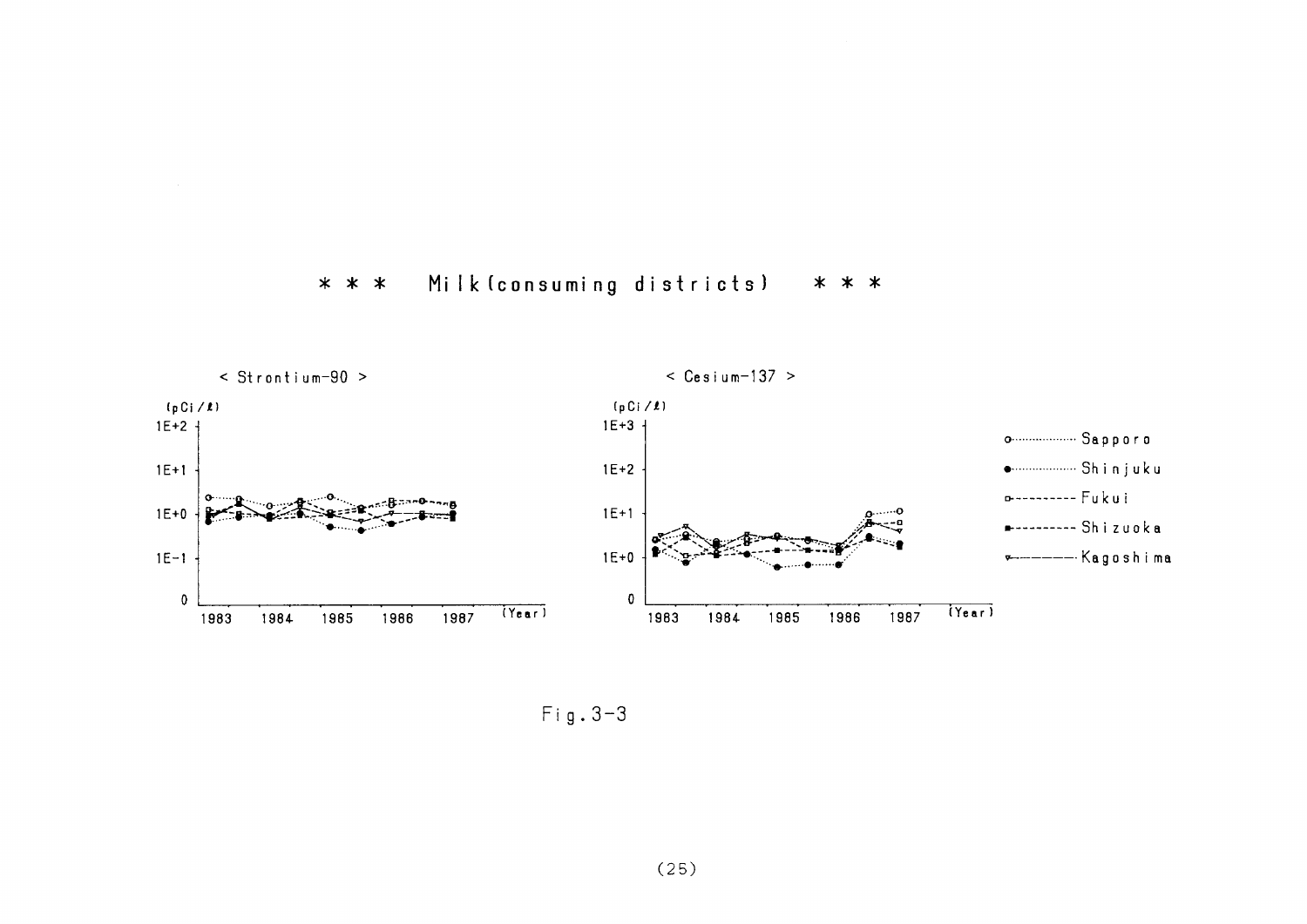$(26)$ 

Powdered Milk \* \* \* \* \* \*



 $Fig. 3-4$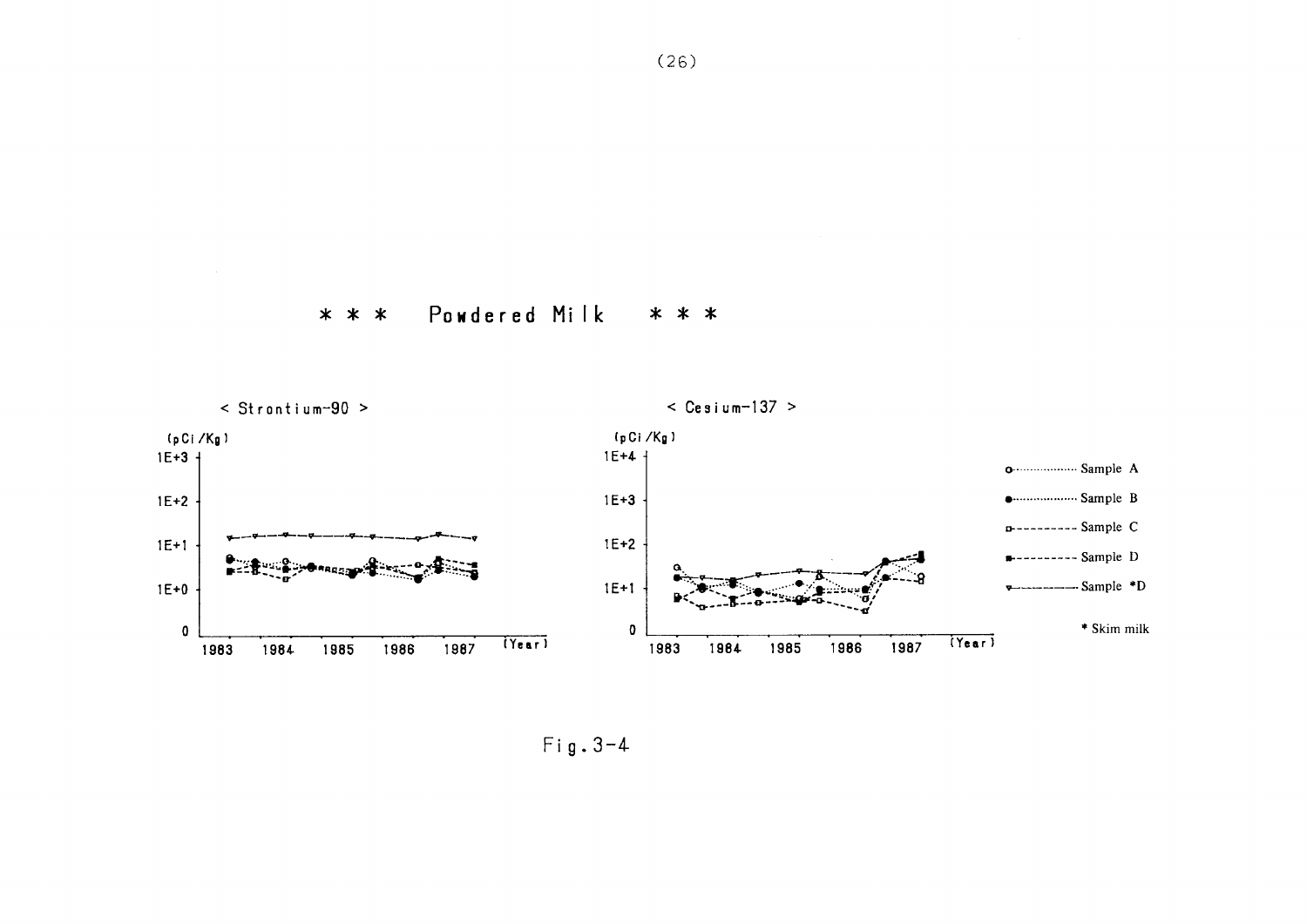



 $Fig. 4-1$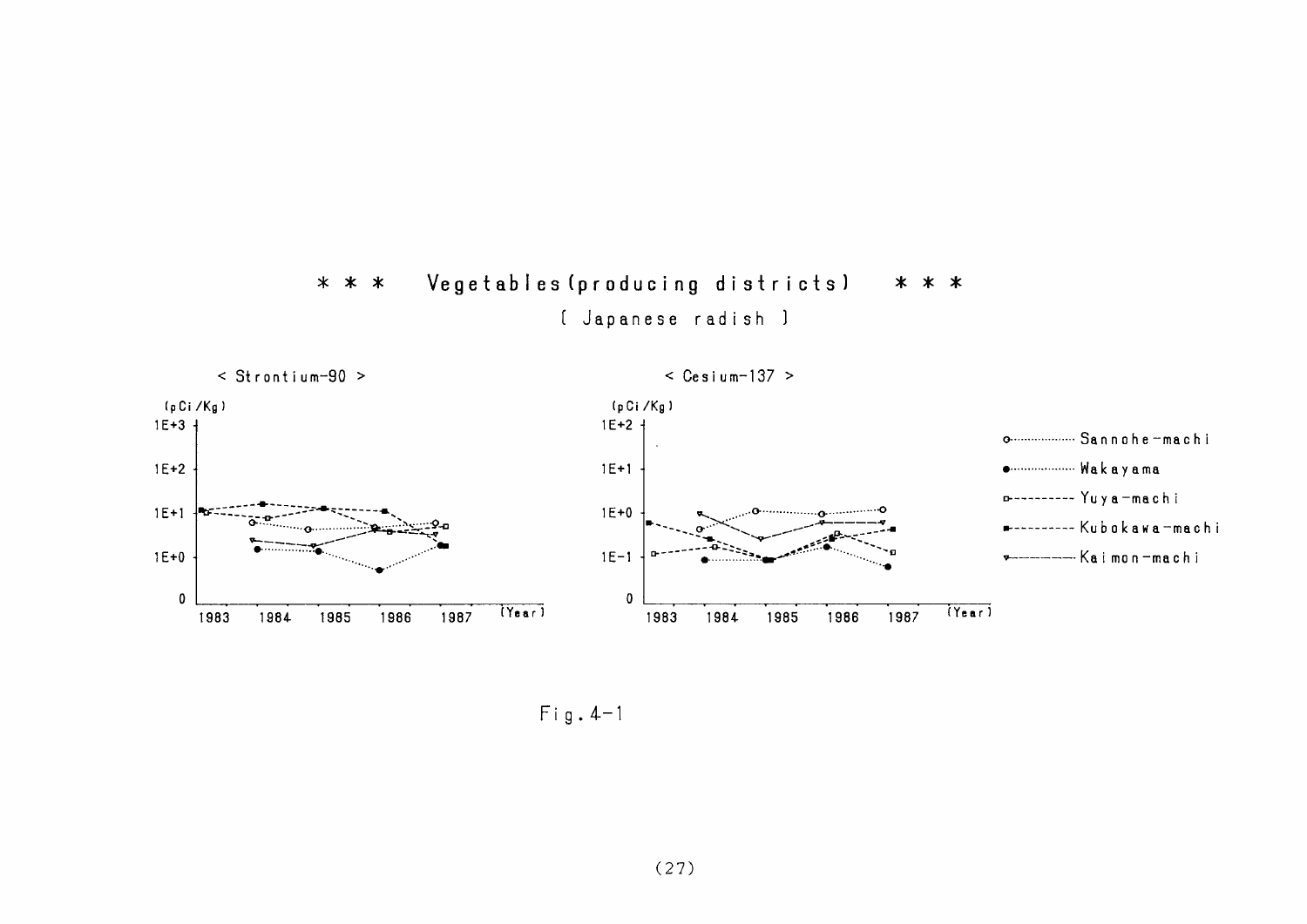



 $Fig. 4-2$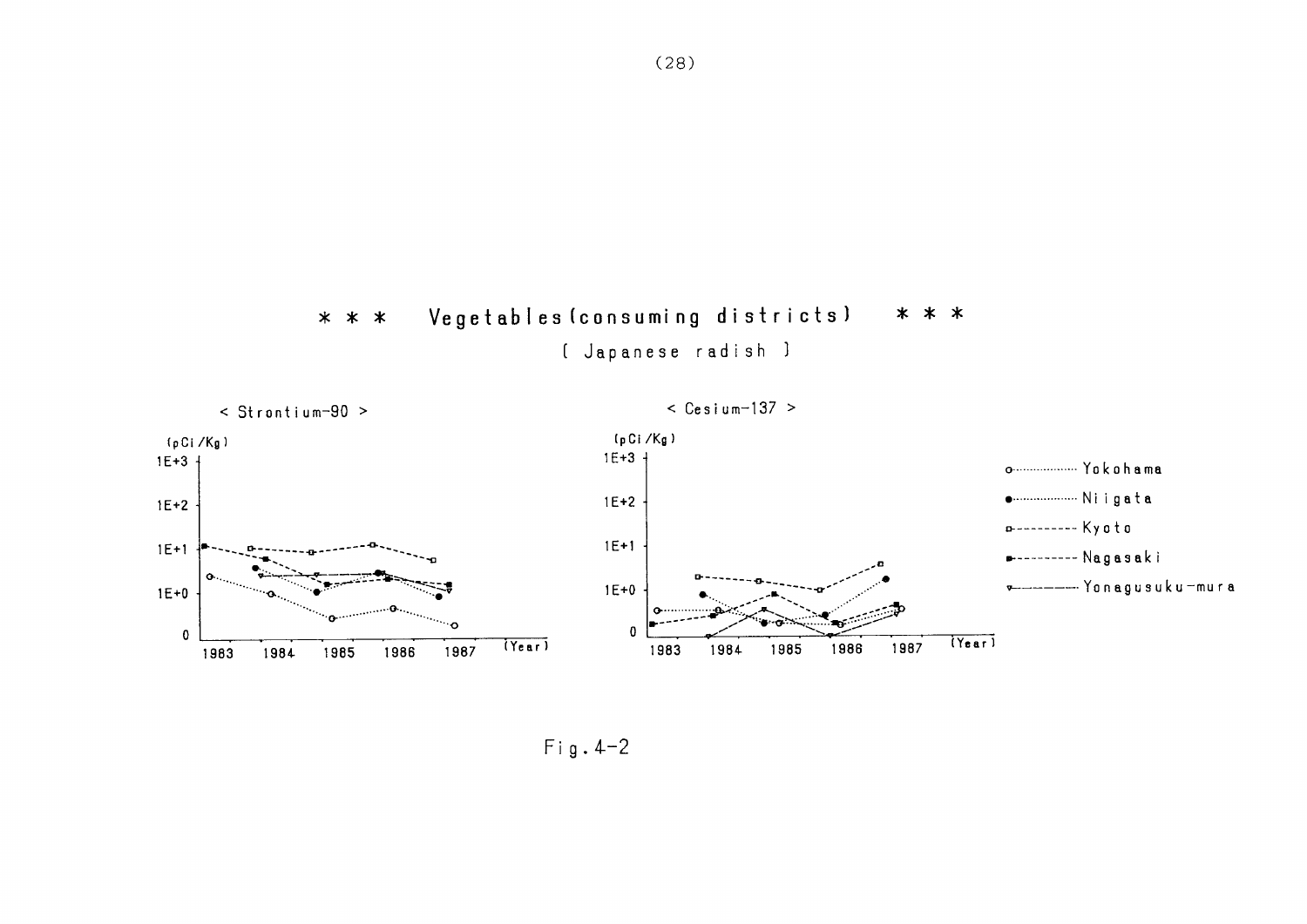



Fig.5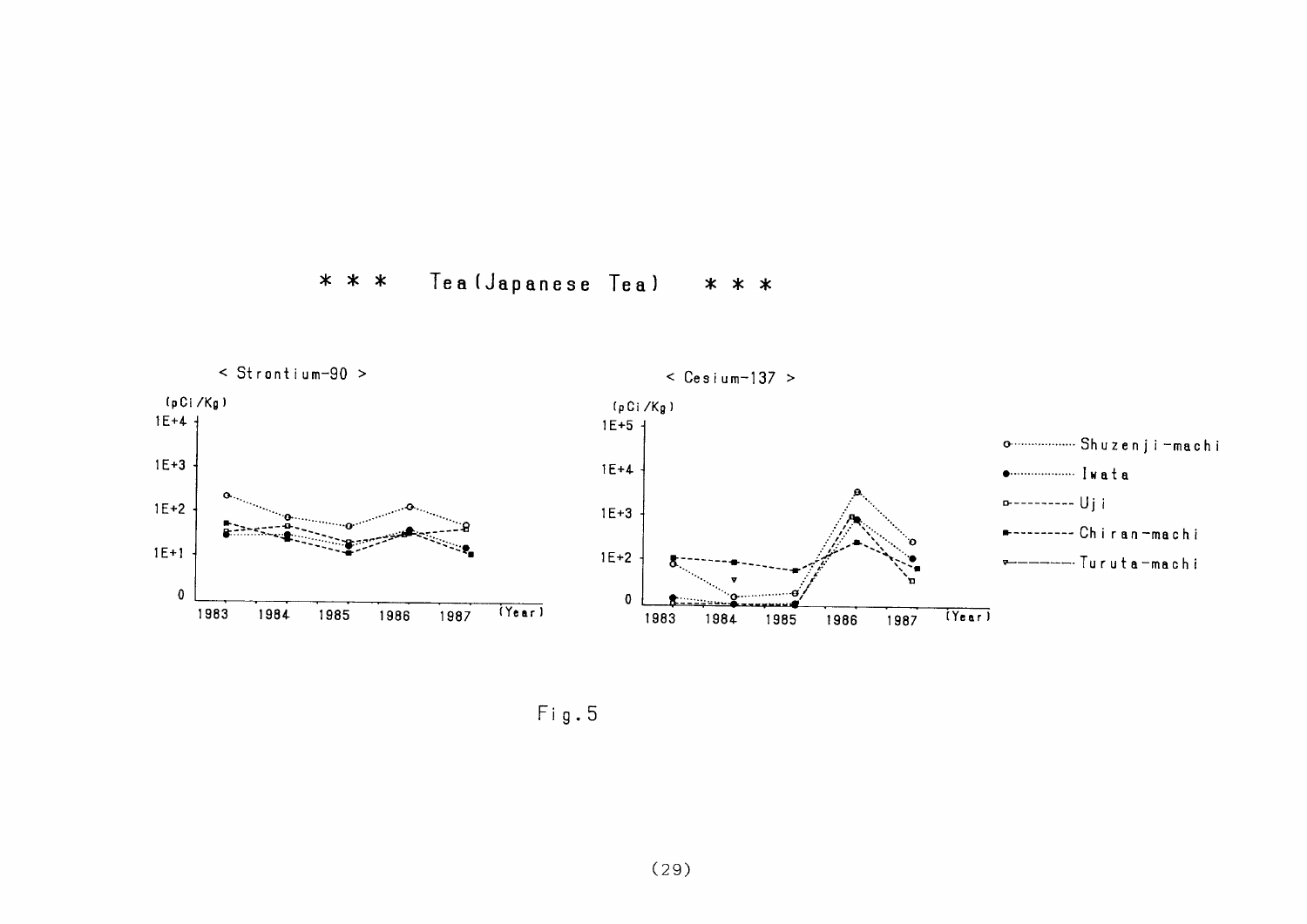

[ Scomber japonicus ]

\* \* \*

 $\mathsf{Fig.6}$ 

Sea Fish

\* \* \*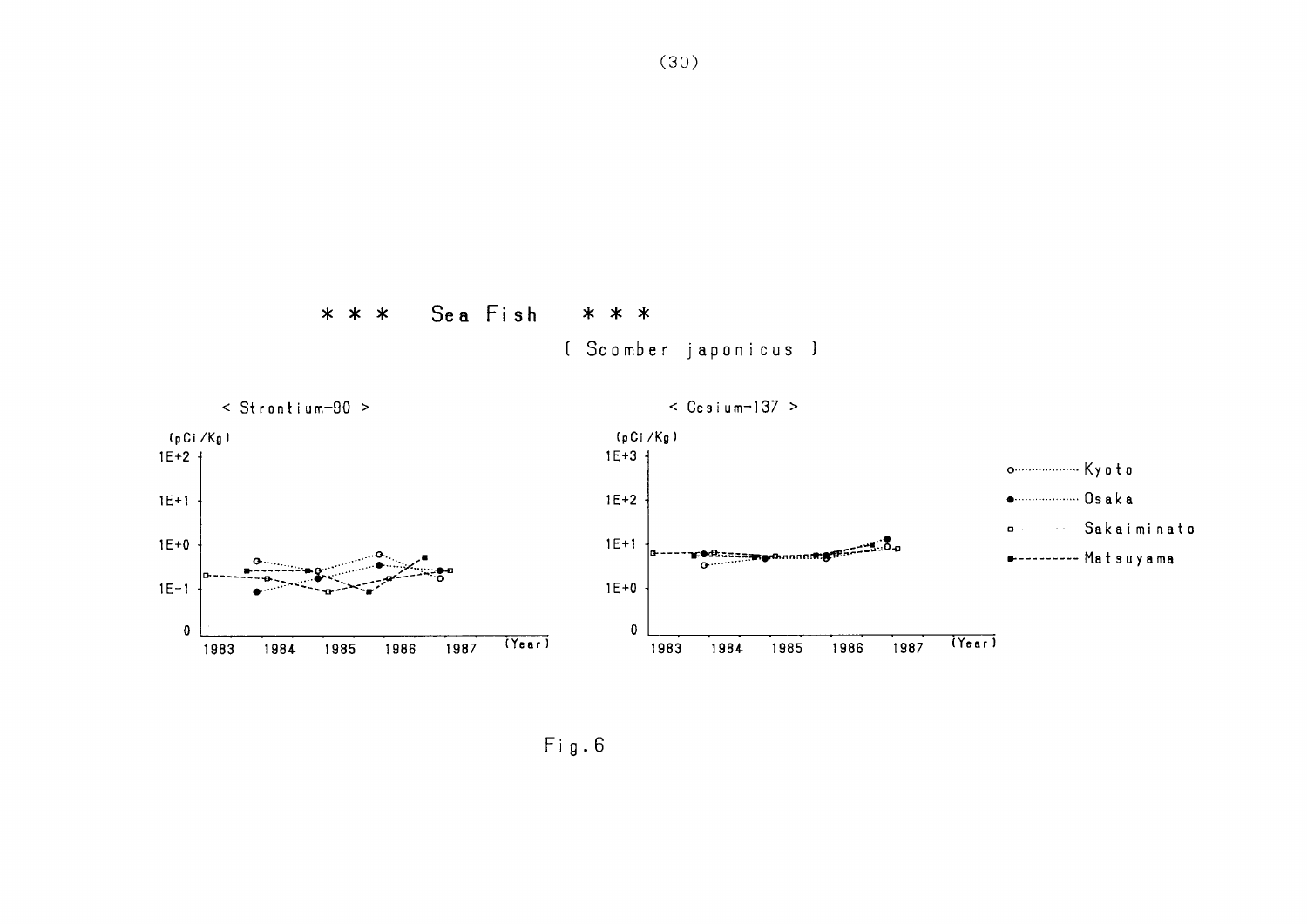



 $Fig.7$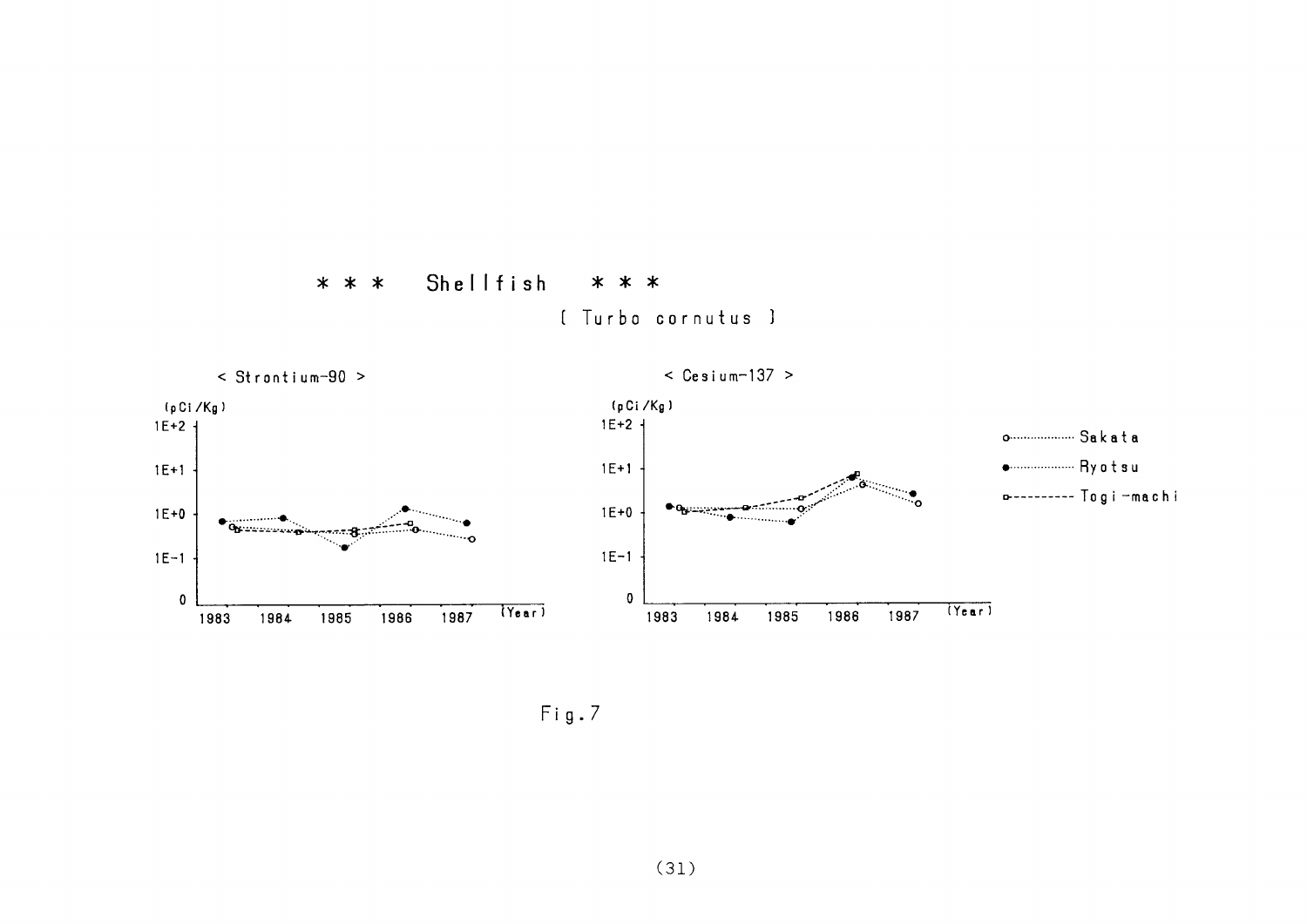

[ Undaria pinnatifida ]



Seaweeds

 $* * *$ 

\* \* \*